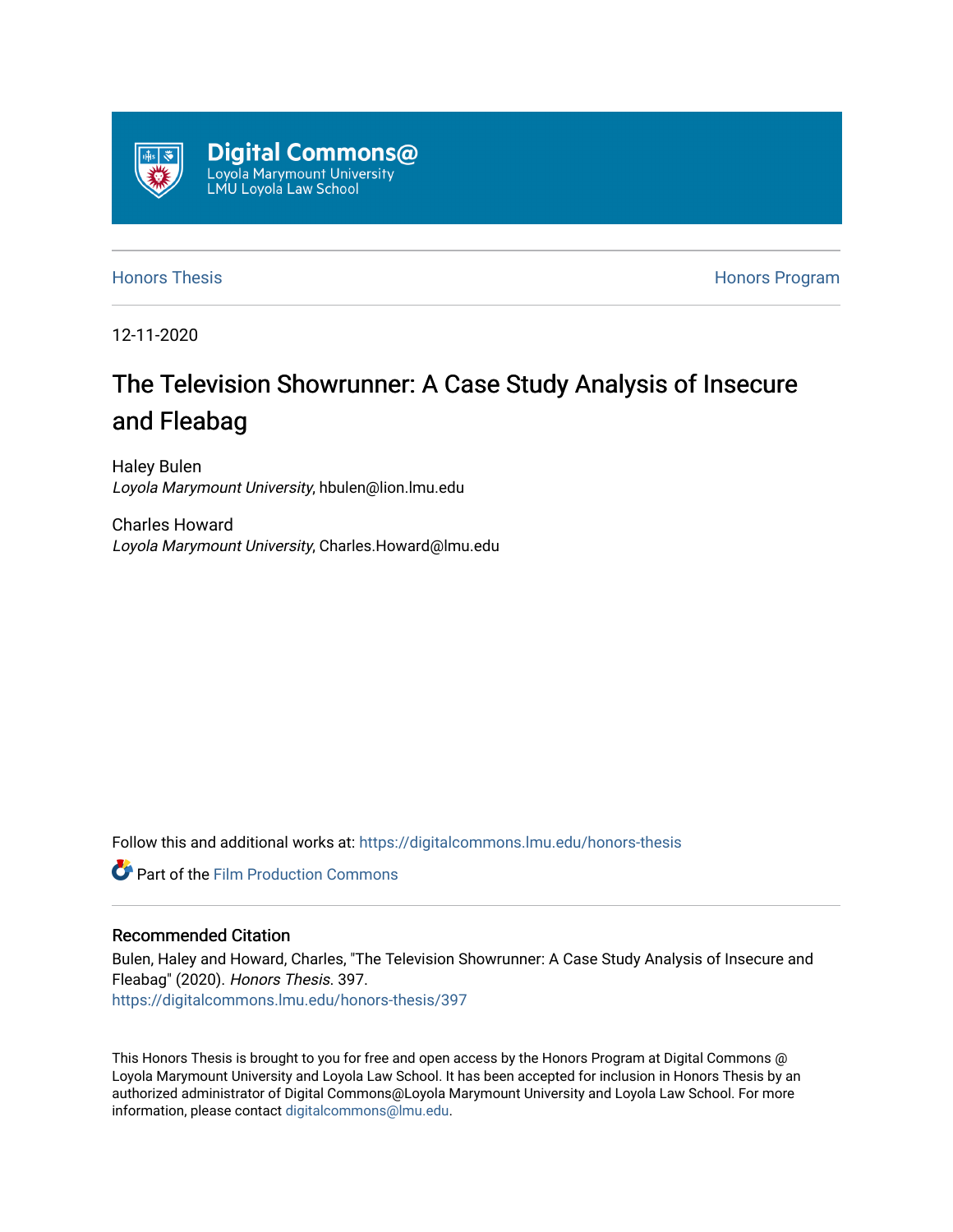

# **The television showrunner: A case study analysis of Insecure and Fleabag**

A thesis submitted in partial satisfaction

of the requirements of the University Honors Program of Loyola Marymount University

by

**Haley Bulen 12/16/2020**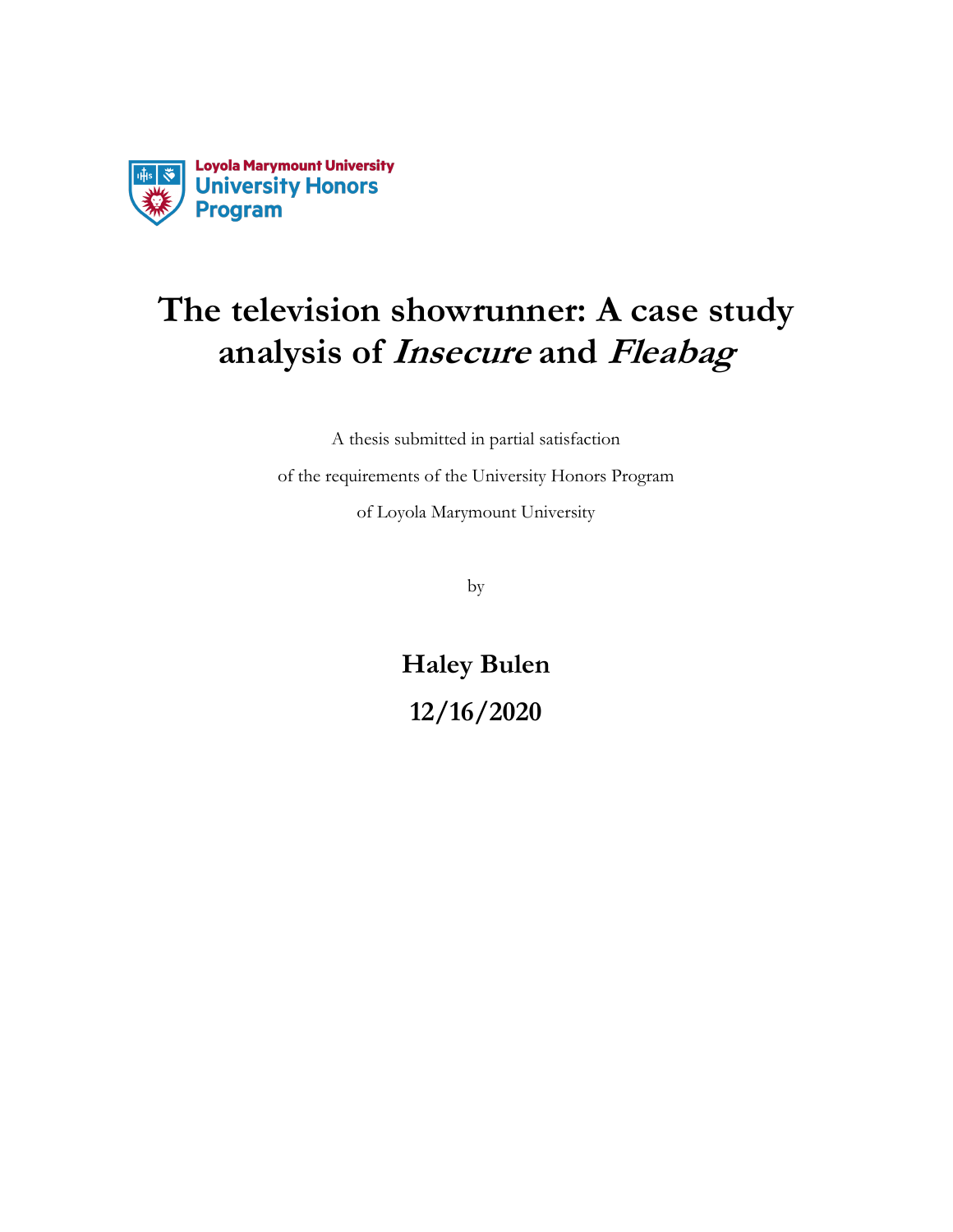The Television Showrunner: A Case Study Analysis of *Fleabag* and *Insecure*

In light of the rise in video-on-demand (VOD) services, television has exploded in popularity on an international scale, eclipsing its predecessor of movies. This phenomenon has been further heightened by the COVID-19 pandemic as audiences flocked to their television screens during Stay-At-Home orders. Specifically, Netflix received 15 million more subscribers since mid-March, 2.3 million more Americans subscribed to Netflix since March, and broadcast television viewing has jumped by 8.3 million viewers (Fitzgerald). With the demand for highquality entertainment, the role of the television creator/showrunner has become increasingly important, as this individual or pair of individuals is tasked with maintaining the vision of a television series. In turn, this paper will explore the role of the showrunner through two case studies: Phoebe Waller-Bridge, creator/showrunner of *Fleabag*, and Prentice Penny, showrunner of *Insecure*. Particularly, it will examine this role during the development, pre-production, production, and post-production stages. It will also discuss the different challenges and tasks that these showrunners face, especially as Waller-Bridge and Penny are both the heads of 30-minute, comedic, socially conscious, and women-driven series.

First, it is necessary to define the role of the showrunner. According to the documentary film *Showrunners: The Art of Running a TV Show,* a showrunner is "the person or persons responsible for overseeing all areas of writing and production on a television series." They also "ensure that each episode is delivered on time and on budget for both the studio that produces the show and the network that airs it." Most showrunners begin as writers and work their way up from being a staff writer, story editor, co-executive producer, executive producer, and then a showrunner. However, showrunners do not have to be writers to fulfill the role. Furthermore, showrunners serve as the liaison between the writer's room and the executives financially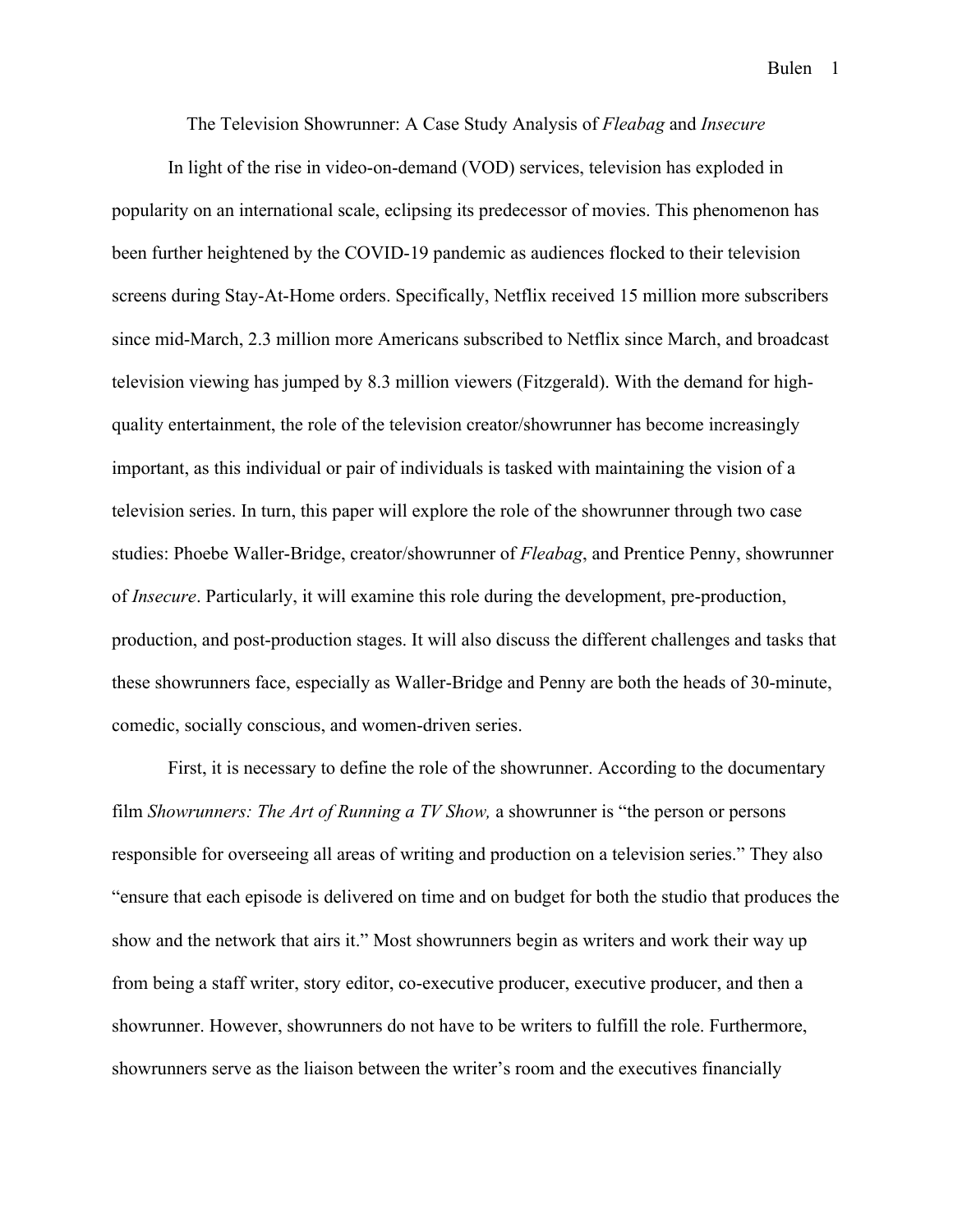backing the television series. They are always the executive producers of the series they run and are oftentimes the creators of their series. If not, they are usually paired up with less experienced television creators (Rhimes).

The showrunner's role also changes through each part of the production process: development, pre-production, physical production, and post-production. In development, the development team assesses whether or not the showrunner would be the right fit for a greenlit show. They may also pitch their ideas to studios and networks to receive funding (Strauss). In pre-production, showrunners hire writers, actors, and above the line crewmembers, work with a line producer to budget for the series, meet with studio and/or network executives, and solve preproduction problems. During physical production, they serve as the "number one" go-to person on set and problem solve physical production issues. They may also act and/or direct in their series, such as in the case of Phoebe Waller-Bridge's *Fleabag* and Prentice Penny's *Insecure*. Finally, in post-production, showrunners make the final decisions on music, sound design and mixing, and picture editing choices (Strauss).

## **I. Development**

Showrunners must undergo the development process before pre-production. Television development includes but is not limited to: pitching the series idea to financiers, writing and refining the pilot, and attaching production companies and a showrunner (if necessary) to the series. First, the showrunner will pitch their idea to studios and/or networks for monetary backing. There are several ways showrunners can do this. If the showrunner is the series creator, it indicates that this individual has managers and agents to connect them with networks and studios, or the showrunner has enough industry connections to get "in the room" with executives. It may also mean that the showrunner has a first-look deal or an overall deal with a network or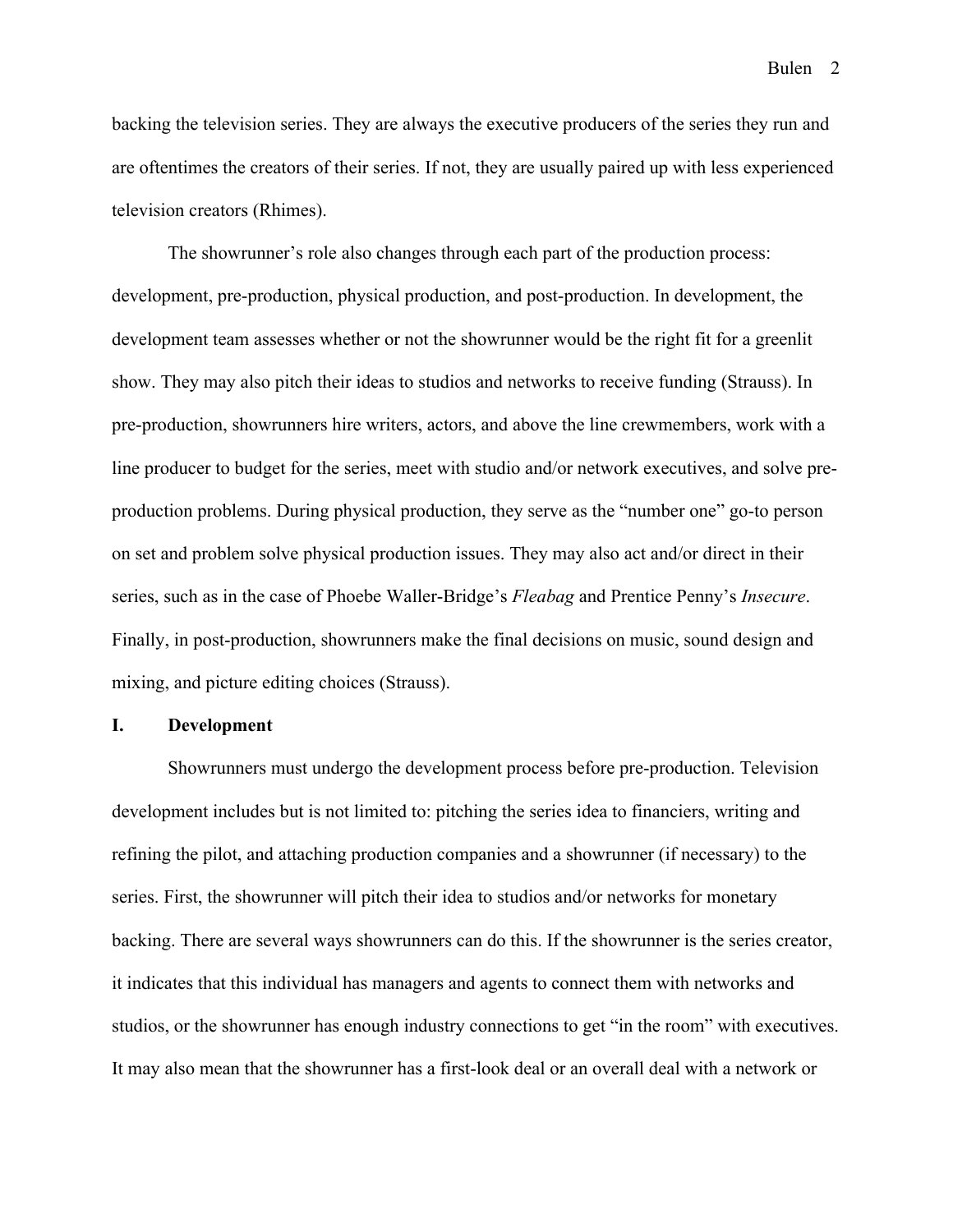studio. An overall deal is where showrunners or creators "exclusively develop all of their material under the network/studio they have a contract with." In a first-look deal, the network/studio has "the right of first refusal" when a showrunner or creator comes up with an idea. This means that if the network/studio who signed the first-look deal turns down the series idea, then the showrunner and/or creator can bring their idea to other financial backers (Kennington and Groff). For showrunner Prentice Penny, he signed a two-year overall deal with HBO MAX in March. This deal entails that he will "develop, write, produce, and direct television projects" only for the streaming service (Petski). Moreover, in September 2019, showrunner Phoebe Waller-Bridge signed a three-year overall deal with Amazon. While she claims that she will not create a third season of *Fleabag*, her upcoming material will be exclusive to Amazon (Andreeva).

However, the process of receiving financial backing differs if a showrunner is paired with a less experienced series creator. According to Tyler Knell, Vice President of Development at Circle of Confusion, finding the right showrunner for an upcoming series is like "a dance." The showrunner must be someone willing to establish a working, amicable, and collaborative relationship with the financiers. If the potential showrunner has a reputation of being unorganized, unempathetic, and difficult to work with, the financiers will look at other options. Moreover, most financiers look for previous showrunning experience in candidates. However, if the candidate has not been a showrunner before, this person should have experience as a "number two," or the person who answers questions and troubleshoots problems when the showrunner is not present. In addition, Knell looks for showrunners who can handle budgeting. This is because showrunners and line producers, who are typically hired by the network and studio, are in charge of every monetary decision on the series. If a showrunner is consistently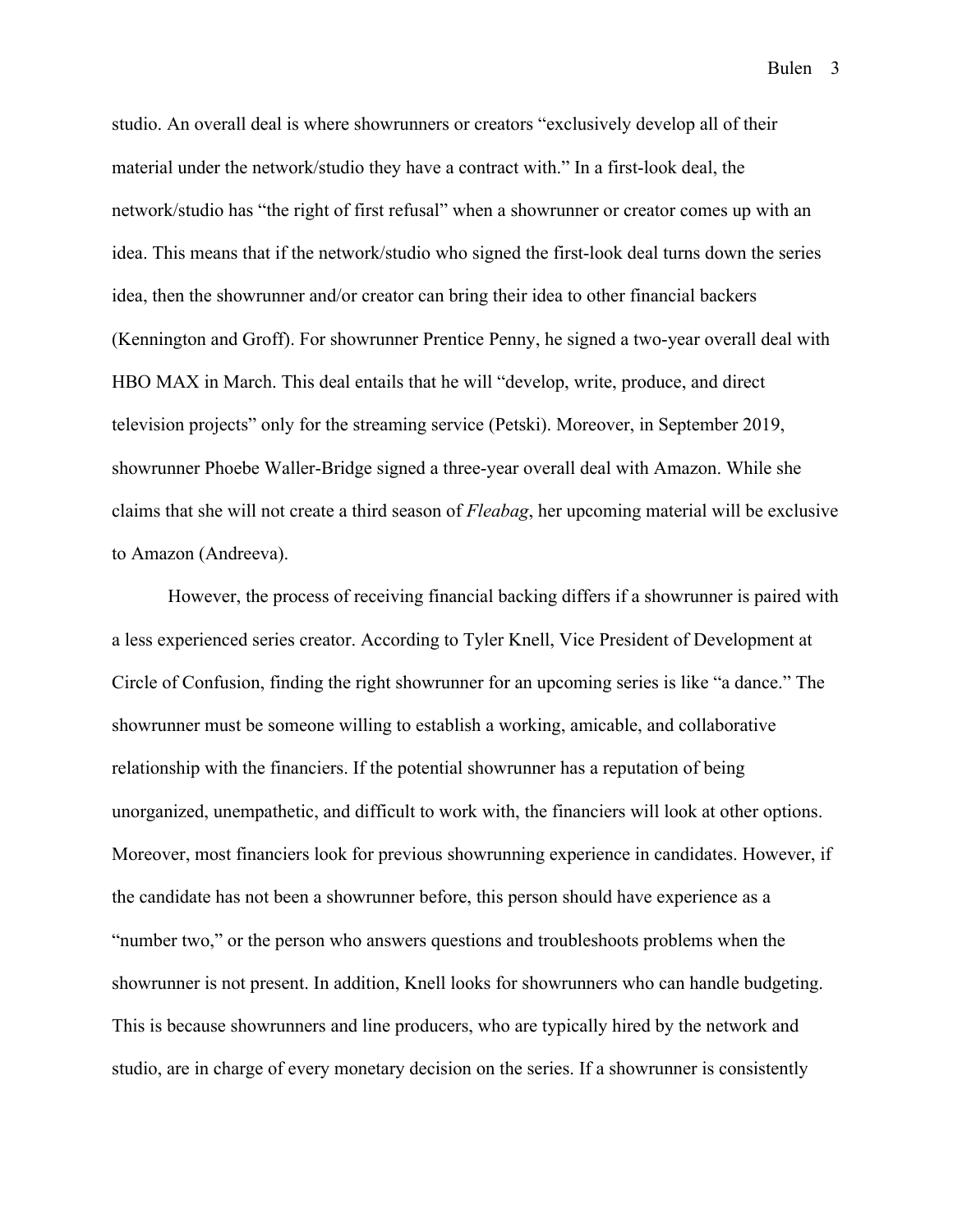behind schedule and makes poor financial choices, the individual is unlikely to be hired again, even if they are a talented creative. For example, showrunner Brian Fuller was fired after one season of *American Gods* due to his poor handling of budgets. Because of this reputation, Fuller is rarely hired anymore by studios (Holloway). In turn, when showrunners enter relationships with studios, they must be collaborative, experienced, and adept at handling money.

Showrunners must also be able to work well with series creators, especially as the two will be entering a long term creative and professional relationship. In the case of *Insecure*, showrunner Prentice Penny wrote a letter of interest to creator Issa Rae, the mind behind the web series and bestselling autobiography *The Misadventures of Awkward Black Girl*. Penny, who was just leaving his role as co-executive producer on *Brooklyn 99*, said that he clicked with her project immediately and wanted to "protect" Rae's vision when HBO ordered her idea to be made into a pilot. Subsequently, the two got coffee and bonded over their similar upbringings in Inglewood, a Los Angeles neighborhood. He said that after 15 minutes, he was reminded of why he wanted to produce television in the first place: to create great projects with people he cared about. In turn, Penny and Rae established a strong, collaborative relationship right away as showrunner and creator (The Gather Project).

In the case of *Fleabag*, Waller-Bridge's journey to becoming a showrunner was unconventional. The hit television series began as a 10-minute comedic monologue Waller-Bridge wrote for her longtime friend and writing partner Vicky Jones. At the time, she and Jones had also started their own theatre company called DryWrite to produce boundary-pushing, female-driven material. Through DryWrite, Waller-Bridge turned her monologue into a onewoman play and presented it at the Edinburgh Fringe Festival in 2013. The play was a huge success and was noticed by producer Jack Williams. Through his company Two Brother's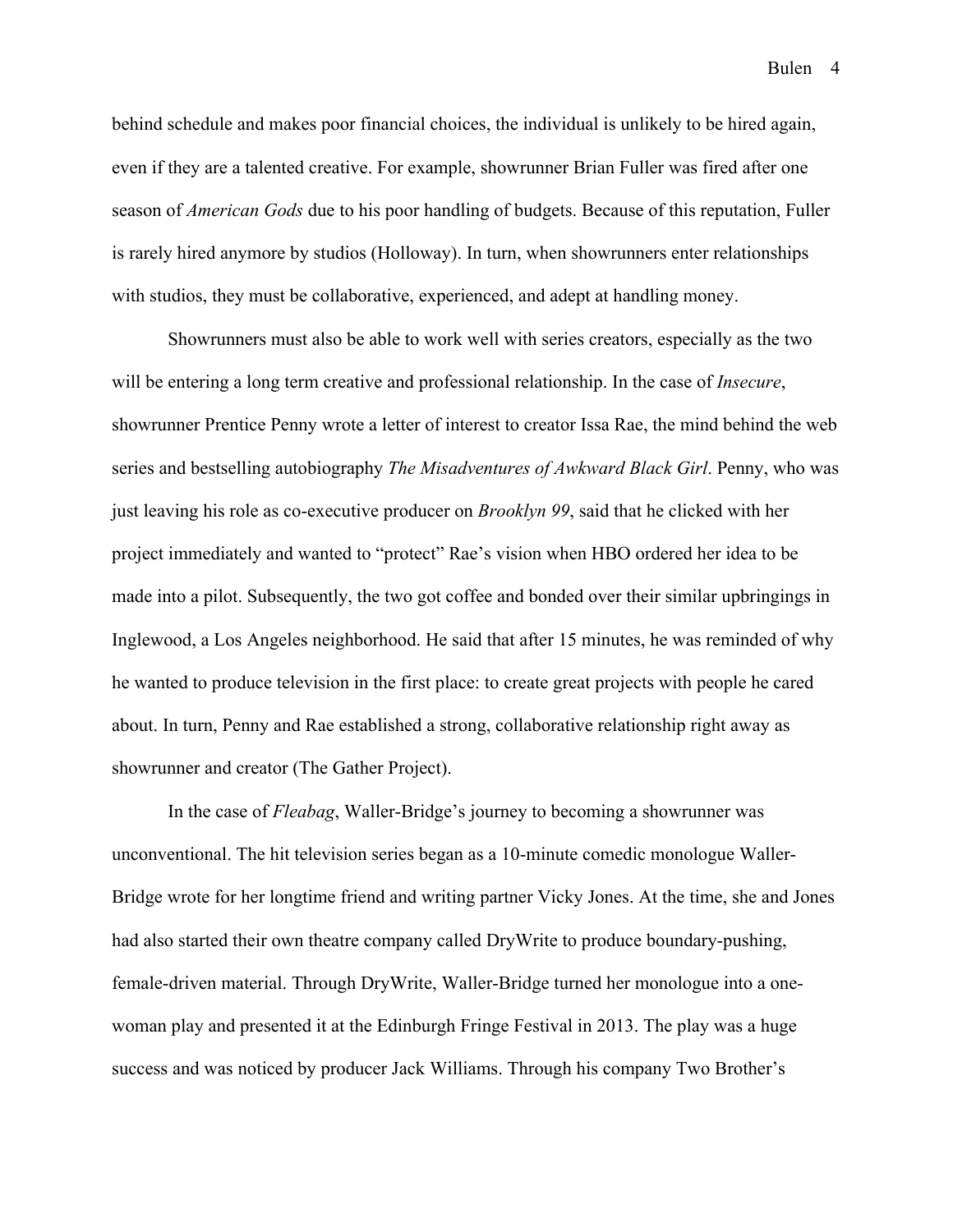Pictures, he and Waller-Bridge pitched the one-woman show to BBC. BBC-3 then ordered a pilot for *Fleabag*, and Amazon Studios financed and ordered the rest of the six-part series. Throughout this process, Waller-Bridge served as the showrunner and star of the series despite her lack of prior television experience. However, her extensive theatre background, experience in running a theatre company, and sheer talent guided her creative and financial choices through the entire production process and helped the showrunner succeed in her role (Warren).

It is important to note that both Penny and Waller-Bridge became showrunners of series based on existing intellectual property (IP). IP generates a proof of concept to executives deciding on whether or not to develop and greenlight a series. If a series does not have existing IP, a showrunner and/or creator may generate a pitch deck, which is a usually picture-heavy document that describes the story, characters, look, and tone of the television series they are pitching. They may also create a sizzle reel, which is a 2-5 minute long series of edited clips that capture the look and tone of the proposed project. These clips may be shot by a director or taken from existing shows and movies. Finally, experienced showrunners may secure "attachments" to entice buyers. Attachments are actors, directors, producers, or production companies that have already committed to working on the project being pitched. In turn, this gives development executives and networks/studios a sense of additional security when deciding if the project is worth the financial risk (Murphy). This greenlighting process may take from a week to years depending on the buyers, the market, and the project itself. Thus, while it is can be an arduous, discouraging process, development is a necessary and at times rewarding process for showrunners.

# **II. Pre-production**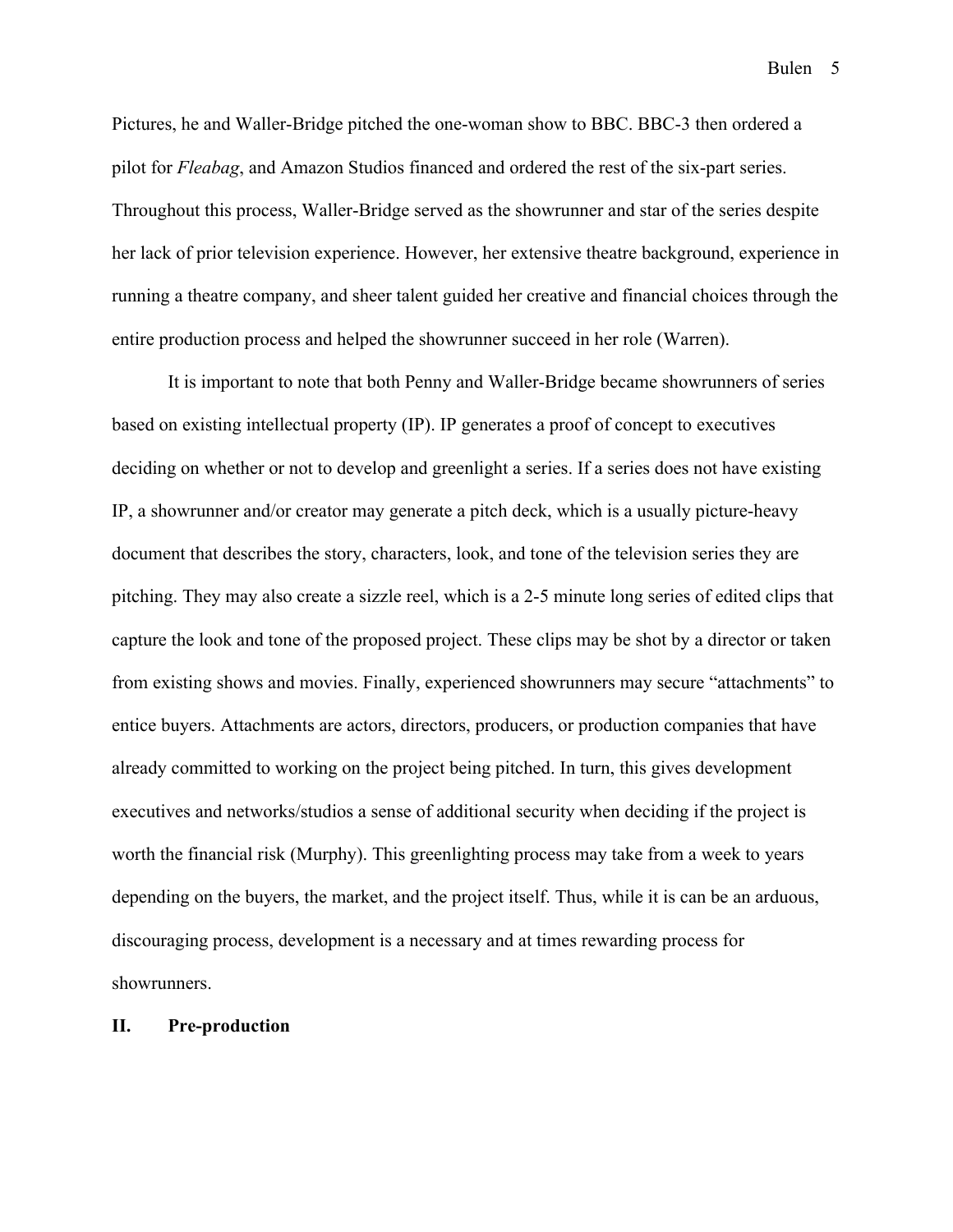After a project is greenlit, it goes into pre-production. This process is spearheaded by the showrunner and is arguably the most important component of the job. Some of the preproduction tasks include but are not limited to: hiring a writer's room, running the writer's room, hiring the director/key crew members, hiring actors, overseeing the budget, and being the liaison between the studio/network and the writers.

First, the showrunner has to hire the writer's room. To complete this task, the showrunner and executive producers will look at original writing samples from candidates. These samples traditionally come from agents. However, because the Writer's Guild of America strike is still ongoing with Creative Artist's Agency and William Morris Endeavor, many writers currently do not have agents. Consequently, writers are finding different avenues to submit material. Showrunners will find both novice and experienced writers through managers, writer's grids, mixers, Twitter exposure, screenwriting competitions, and word of mouth (Adellman). Showrunners will also interview the candidates to ensure that they will be a good fit for the room (Vulture). From there, showrunners will have to decide on who will best contribute to their vision. For Prentice Penny on *Insecure*, he looks for individuals with different voices than Issa's and his own. In an interview with Insider, Penny states that his writer's room includes writers in relationships, writers not in relationships, writers with kids, writers in the LGBTQ+ community, drama writers, and comedy writers. The writers also come from all over the United States, even though the show takes place in South Los Angeles. Furthermore, as the story centers a Black woman in her late 20s, the majority of the writers are African American and/or female. Finally, each writer brings different technical strengths. Many are strong with characterization and dialogue, while others may be stronger at structuring story or pitching jokes. Also, some writers tend to talk more in the room, while other writers may be quieter yet write excellent drafts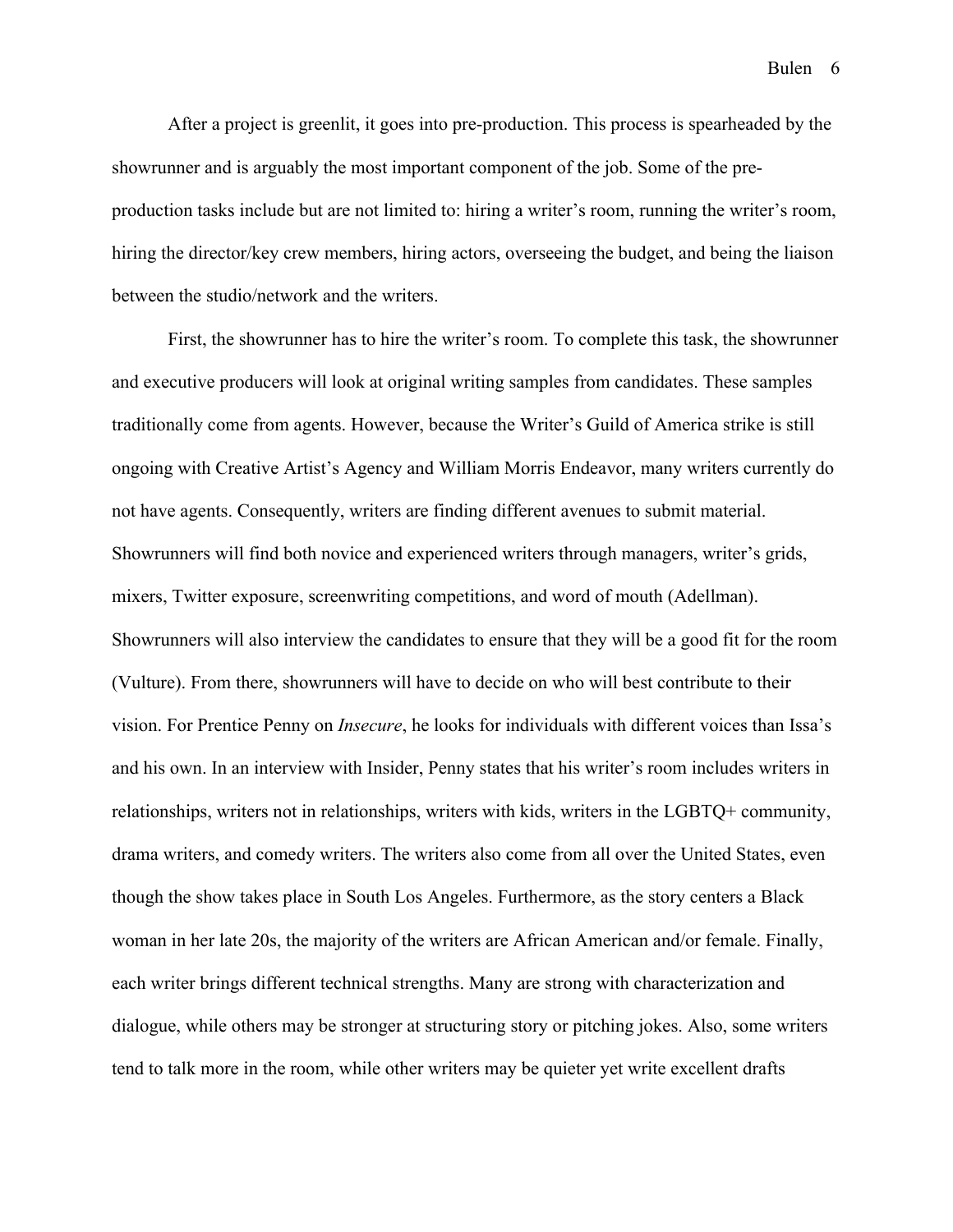(Renfro). Thus, the showrunner has to balance each writer's unique experiences and skills to bring the story to life.

Once in the writer's room, which ranges from 6-18 people, the showrunner and staff spend "break the story." This means that the room comes up with what is going to happen in every scene. While the writers may pitch different ideas, the showrunner ultimately guides the process and makes the final decision on what goes into the outline. Most days in the writer's room last 8-10 hours. However, some showrunners will keep their writers for longer if more brainstorming is necessary (Davis). The process varies slightly if the creator and showrunner are different people. In the case of showrunner and creator duo Penny and Rae, they agree on "90%" of what goes into the script. However, in the other 10%, they often have to make creative compromises with each other, especially when financial and physical production issues arise (Renfro). In turn, this diversity of thought between the duo and in the writer's room strengthens the overall story.

With the onslaught of the COVID-19 pandemic, the writer's room has moved online. Showrunners now use either Zoom or Writer's Room Pro, a system developed by screenwriters that allows everyone access to the same beat sheets and whiteboard. If the room uses Zoom, the writer's assistant displays a word document with the story beats pulled up on Screen Share mode. The WGA has also provided tips on how to combat Zoom fatigue, such as taking numerous, 10 minute breaks, having every writer's microphone be off of mute, and encouraging quieter writers to speak up more, as the Zoom platform may discourage less talkative writers (WGA).

In addition to staffing and running the writer's room, the showrunner guides the staffing process for the above-the-line crew. First, the showrunner must select the director to set the visual and emotional tone for the series. Typically, a showrunner will hire an experienced

Bulen 7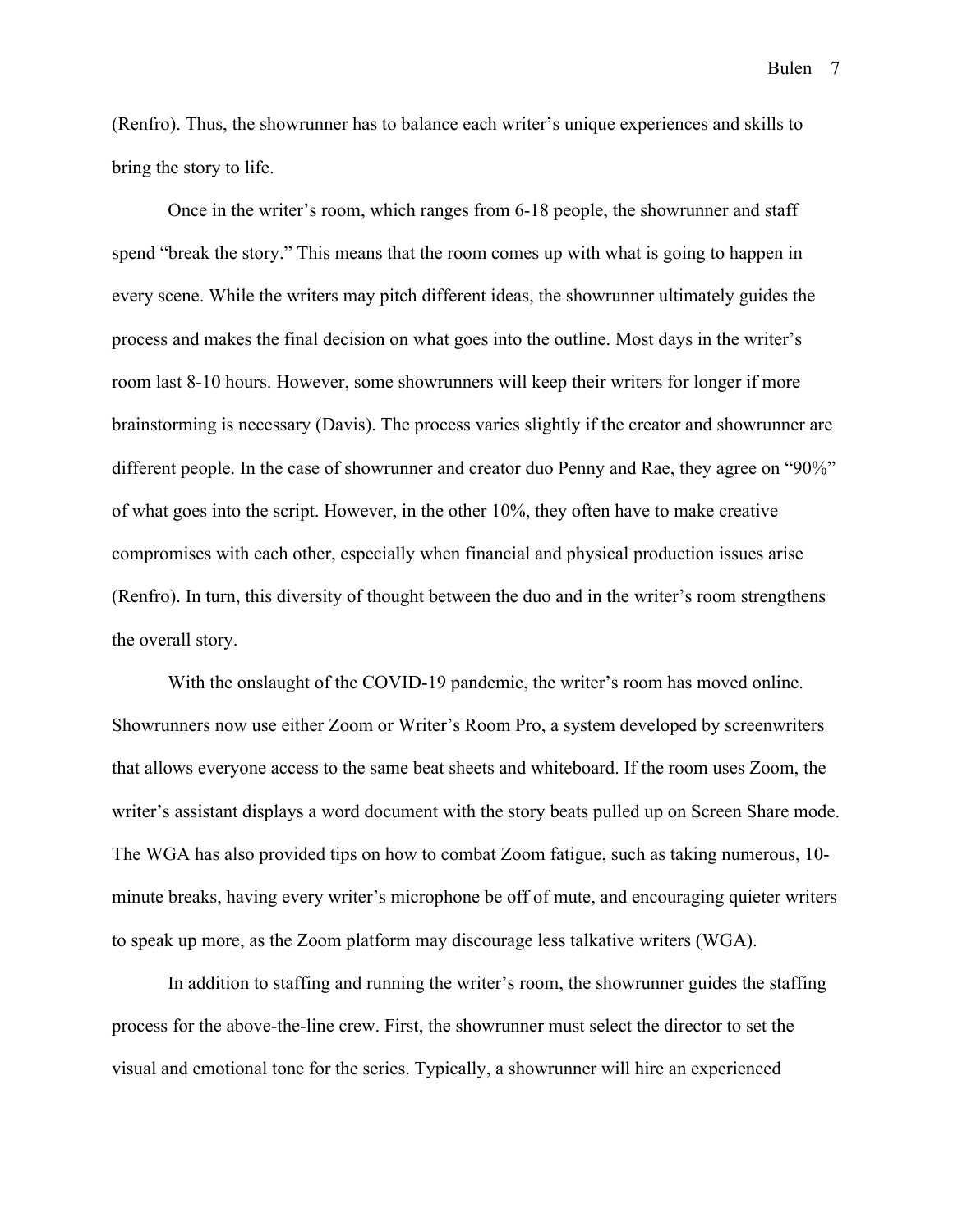director to shoot the first 1-2 episodes. Then, directors following that will have a tonal template to follow. If the showrunner is inexperienced, the studio or network may choose the director (Hellerman). In the case of *Fleabag*, Waller-Bridge and the producing team at BBC brought on director Tim Kirkby to direct the pilot. When the pilot was a massive success and Amazon joined the producing team, seasoned director Harry Bradbeer (Enola Holmes, Ramy) took over the series. In an interview with BAFTA, Bradbeer discusses how he executed Waller-Bridge's darkly comedic vision in season two, episode one. During the restaurant scene where Fleabag is surrounded by her fighting family, Bradbeer shot medium close-ups of every person's reaction to one another and contrasted that with a wide, "theatrical" shot. In turn, these contradicting directorial choices both let the actors shine and set up the chaotic, emotional, yet hilarious tone of the series. Moreover, after Claire, Fleabag's sister, has her miscarriage in the bathroom, Bradbeer chose to shoot the rest of the episode handheld. This choice highlighted the uncertainty in Fleabag's circumstances and for her character development. In turn, the director sets up the tone of the series and is an extremely important choice a showrunner has to make.

After the showrunner and producing team select a director, the showrunner spearheads the hiring process for the rest of the above-the-line crew. According to showrunner Rebecca Adellman (Guilty Party), she looks for the most talented people available who are going to contribute their expertise and passion to the project. This includes cinematographers, production designers, 1st assistant directors, the production sound team, and more. In the case of *Fleabag*, in an interview with art director John Paul Green and director of photography Tony Miller, they both worked with Waller-Bridge and Bradbeer on setting the visual tone for the series. Particularly, they decided on using a lot of dark colors, such as blacks and greys, to emphasize the dramatic tones of the piece and parallel Fleabag's dark humor. The two made these decisions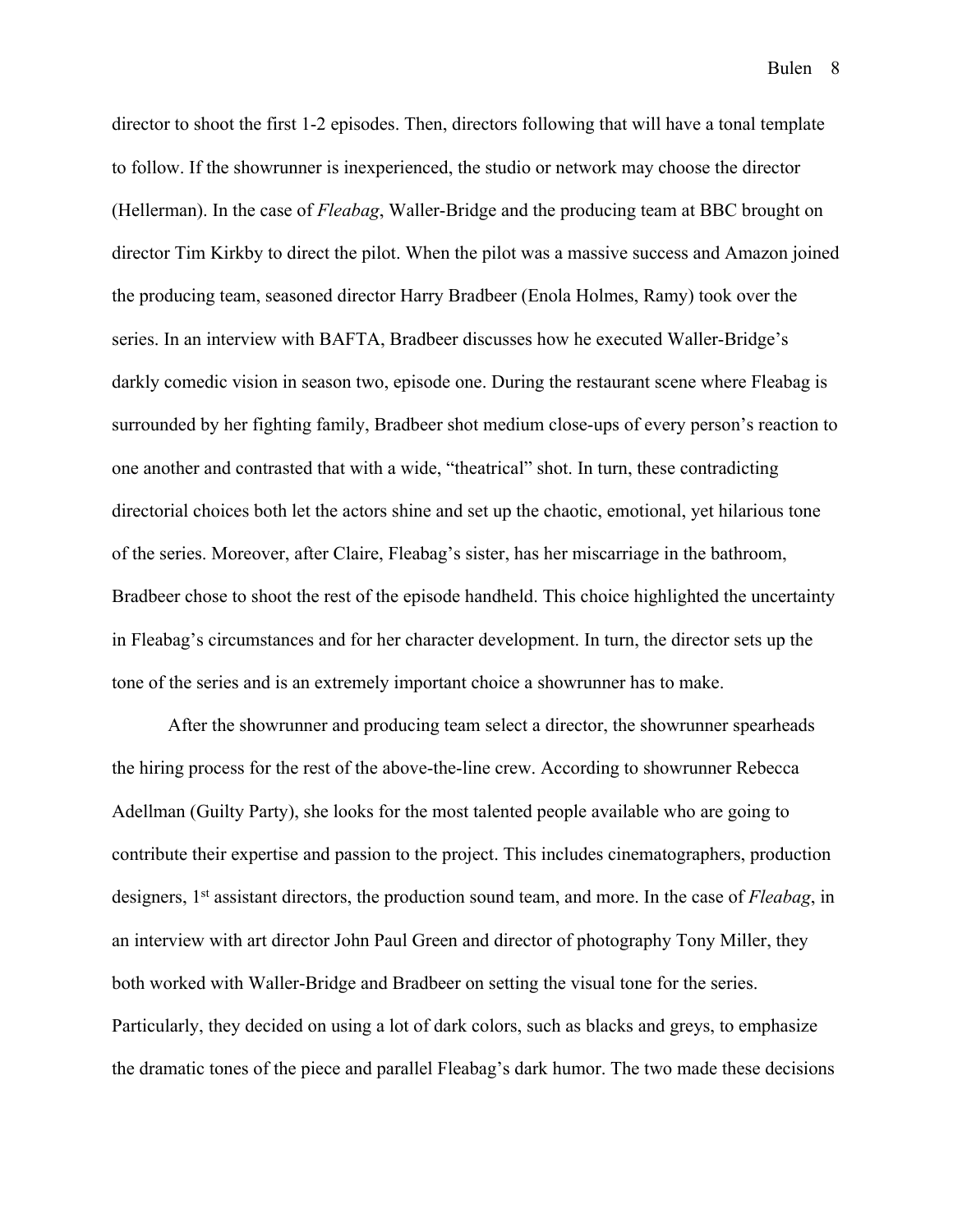by creating a mood board, which depicts the visual tone of the series, and getting it approved by Waller-Bridge (The Fleabag Situation). As for *Insecure*, Penny and Rae wanted to capture the authenticity of Issa's character through production design choices. For production designer Kay Lee, this meant creating an apartment that looked like it belonged to a real person and highlighted Issa's taste and style (Burg). As for the signature saturated, cinematic look, cinematographer Ava Berkofsky took special care in lighting the predominantly Black and Brown cast. Up until recently, cinematographers lit Black actors the same way that they lit white actors. Because different skin tones require different lighting needs, this process failed to showcase the beauty and nuance of Black actors. Conversely, Berkofsky loved "embracing color with all skin tones" to make the look of *Insecure* both "interesting and beautiful" (Anderson). In turn, this care in lighting Black actors and choosing to give the series a cinematic feel is one of the reasons why Penny hired Berkofsky among others.

In addition to hiring crew, the showrunner assists the casting director in hiring actors. Typically, a casting director will post a casting call on services such as Actor's Access, Cast It, Backstage, or InEntertainment. They will then receive casting self-tapes via agents, managers, or the actors themselves. Also, if an actor has a personal relationship with the showrunner or an executive producer, they may get an audition. After reviewing 1-2 rounds of casting submission tapes, the showrunner, along with the executive producers and co-executive producers, will bring the actors in for an in-person audition. The actors may also audition with other already cast characters to determine their on-screen chemistry. Finally, in the last round of casting, actors will sometimes have a screen test, which allows the showrunner, producers, and director to see what the actors look like on film. The showrunner not only makes this decision based on talent and look, but they also examine the actor's professionalism, timeliness, and humility. Showrunners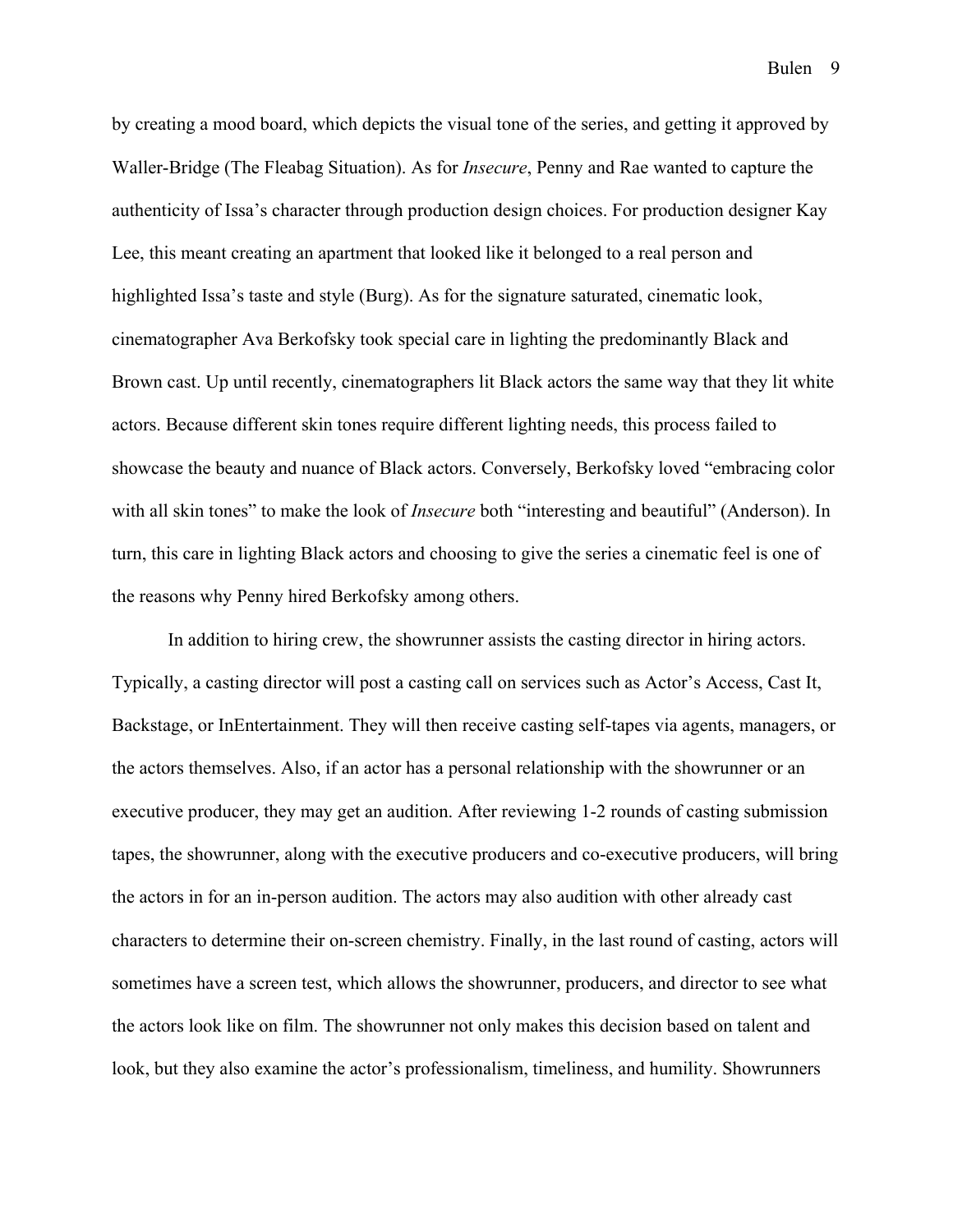will be entering a long term relationship with actors and crewmembers, so these traits are pivotal in creating a series (Heim-Jinivisian).

With the case of *Fleabag*, Waller-Bridge previously worked with actors Sian Clifford at the Royal Academy of Dramatic Arts and Olivia Colman on the set of *The Iron Lady*. Waller-Bridge "fought" for Sian to have an in-person audition (Roth). Colman expressed to Waller-Bridge that she would love to star in anything the showrunner wrote because of a love for her material (Harrison). In season two, Waller-Bridge could only envision Andrew Scott, who she had known for the past 10 years, as the hot Priest. In fact, in an interview with IndieWire, Waller-Bridge says that season two of *Fleabag* may not have happened if Scott were not cast in the role (Nguyen). Not only were these actors cast because they knew Waller-Bridge on a personal level, but these personal relationships also enriched each character's on-screen chemistry. Thus, industry connections play a critical role when showrunners decide on hiring cast and crew. As for *Insecure*, Penny looks for actors who respect the script and act authentically. He also looks for actors who "grow" into their parts, meaning that as the series progresses, they "tailor" their given character to their strengths. By tailoring each role to themselves, actors inform the showrunner and the writing team on where their character should progress (Mink).

Finally, showrunners must oversee the budget and be the liaison between the writers and the financiers. As stated before, after a series is greenlit for pre-production, the network or studio gives the showrunner a large amount of money to create the show. The network or studio also hires a line producer to work with the showrunner on budgeting. Showrunner John Strauss (David Meets Man) states that showrunners then must "play a game" in balancing their interests with the studio or network's interests. This may mean making financial compromises in deciding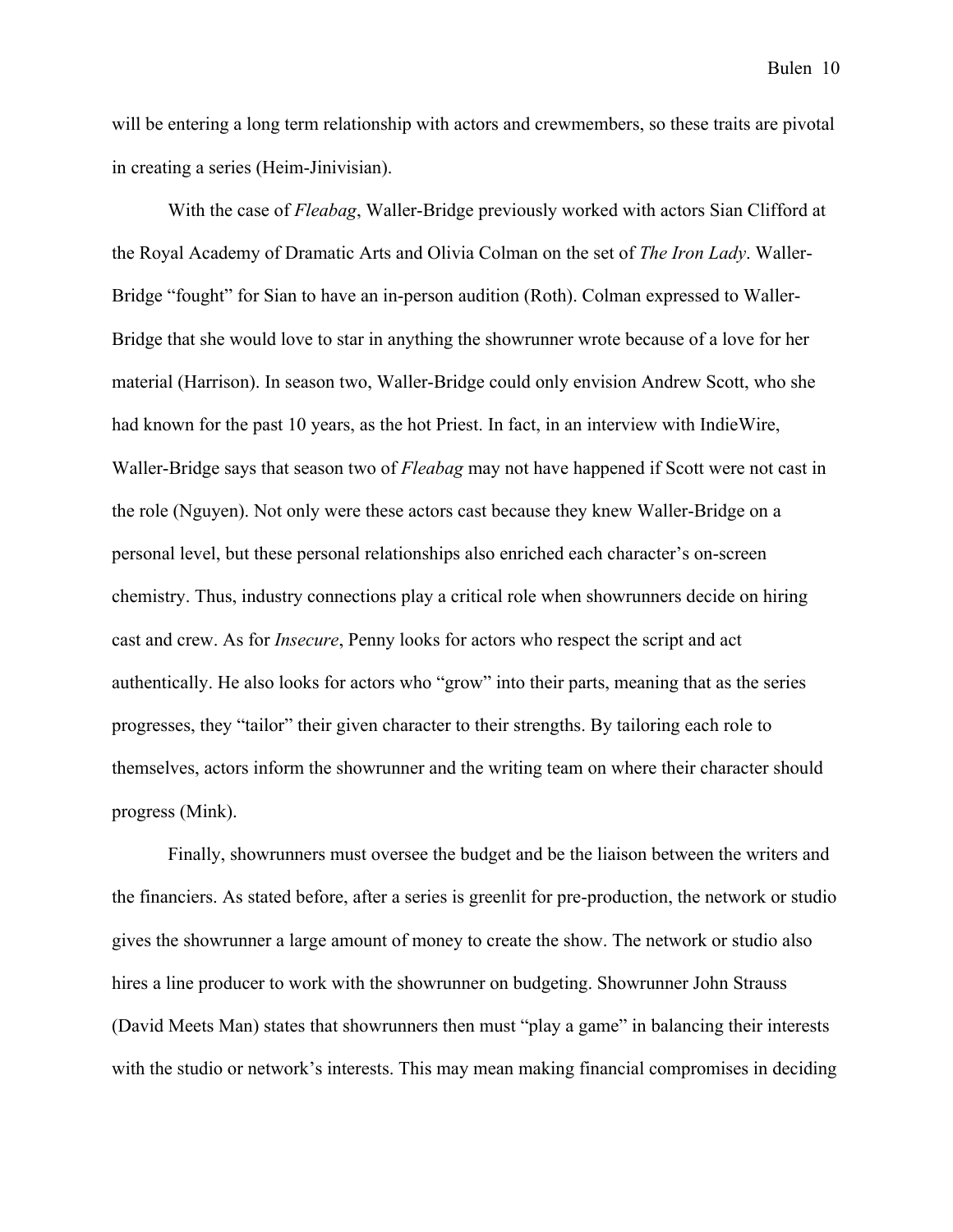where to shoot and who to hire. According to Strauss, the majority of the budget is spent on hiring actors and directors, especially if they are a big name. The money also goes towards specific locations, production, design, and building sets. If a show runs over schedule or budget, the showrunner, writing team and studio executives must creatively problem solve each situation. The first choice a showrunner makes is cutting script pages and characters. The showrunner may also change shooting locations to lesser expensive places if the script allows for it. In rare instances where the showrunner and executive producers go over budget, but the choice is essential to the vision of the show, the studio may give the showrunner extra money known as "breakage" (Knell). Thus, as showrunners must hire the actors, crew, and writer's room, manage the writer's room and budget, and serve as a liaison between the writers and the network or studio, the showrunners play a crucial, extensive role in the pre-production process.

#### **III. Production**

The role the showrunner plays on set depends on each showrunner and each series. It also depends on how many series the showrunner is overseeing. For instance, when showrunner Joss Whedon was overseeing the final season of *Buffy The Vampire Slayer*, *Angel*, and *Firefly*, he was rarely on-site at each production (Doyle). When a writing showrunner cannot be on set, the work falls on the executive producers, on set producers, and episode directors to execute the showrunner's vision. An executive producer (EP), also known as a nonwriting showrunner, has a similar workload to the showrunner in managing the budget and problem solving production issues, but they do not make the creative choices or work with the writers. Oftentimes, they come directly from the network and studio to oversee the production process (MasterClass). On set producers problem solve on set issues, or "put out the fires" as nonwriting showrunner Maggie Murphy states. Some of these issues include, but are not limited to, unexpected illness or injury,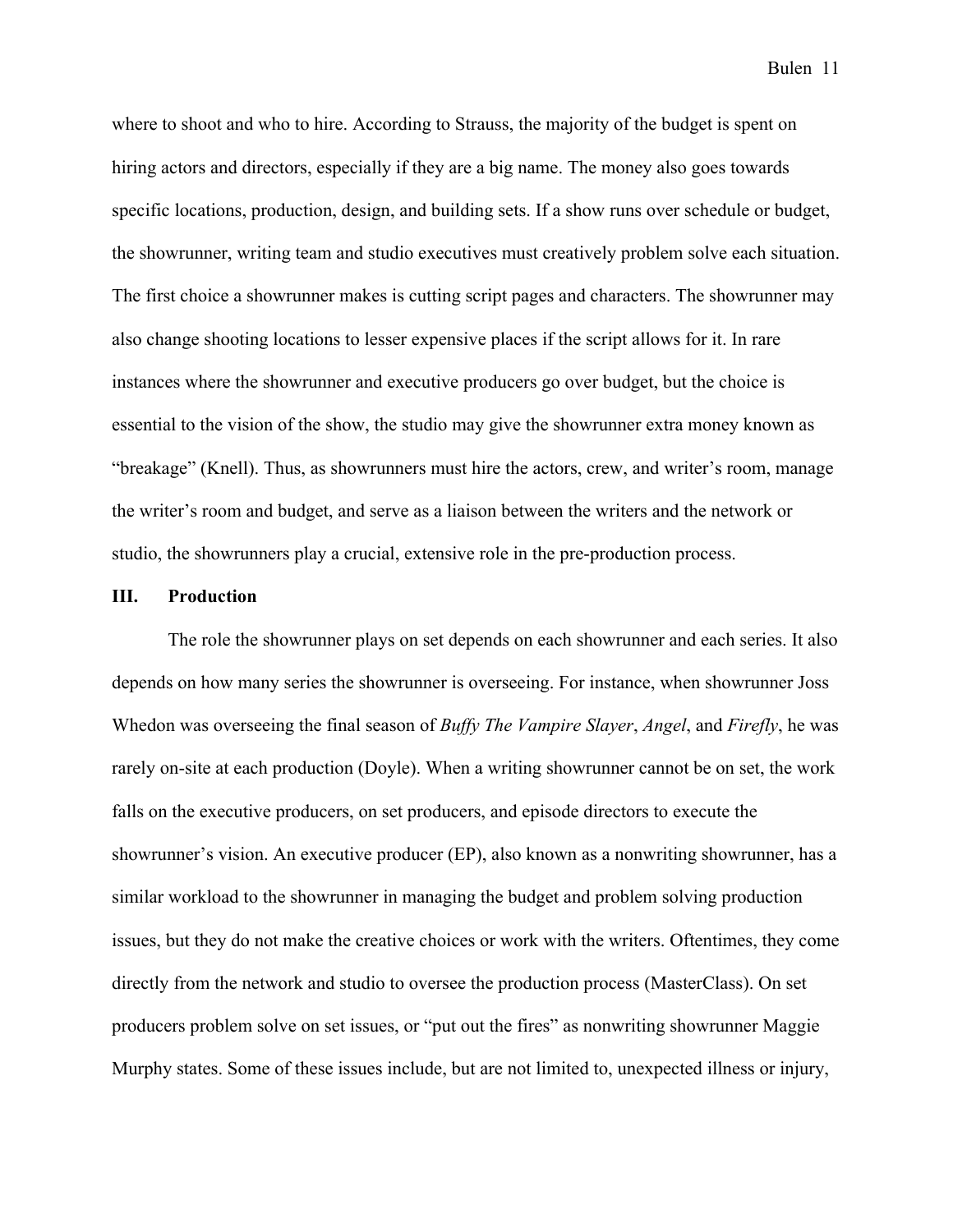weather changes, scheduling conflicts, or issues with operating machinery. When problems like these arise, the on set producer and showrunner have to creatively problem solve each unique situation, usually by changing the story or the shooting schedule. Finally, the episode director plays an important role on the production sets as they are the ones who work with the actors, cinematographer, set decorators, and sound team. Some showrunners like to work closely with the directors on set. In a NewFilmmakersLA interview with television director Gwyneth Horder-Payton, she states that showrunner and director Ryan Murphy will often change the director's and actor's choices when on set. Conversely, other showrunners will put more trust in their physical production team. For instance, showrunner John Strauss states that he tries to spend most of his time in the writer's room rather than on set. This is also because a series may still be writing its final episodes when it goes into production for its first episodes.

Multi-camera, 30-minute series handle physical production differently than single camera. According to Bill Prady, showrunner of *The Big Bang Theory*, there are six typical shooting days. Five of them are production days, and the sixth day is a hiatus. The cast and crew will produce a season of 24 episodes in blocks of three episodes. An episode takes about a week to shoot, so each block is three weeks. After the three weeks are up, the cast and crew take a week off. During that time, the showrunner and writers work on the upcoming scripts. In *The Big Bang Theory*, the writers begin writing in June, production begins in August, the show begins airing in September, and physical production wraps in April (Doyle). During a week of sitcom production, live audiences are invited to the set. If a joke or line does not resonate with the audience, the showrunner and writers rewrite the line or change the scene on the spot. After the episode's physical production has wrapped, the showrunner, director, and executive producers typically stay later to work on next week's episode (McCusker). Another aspect of 30-minute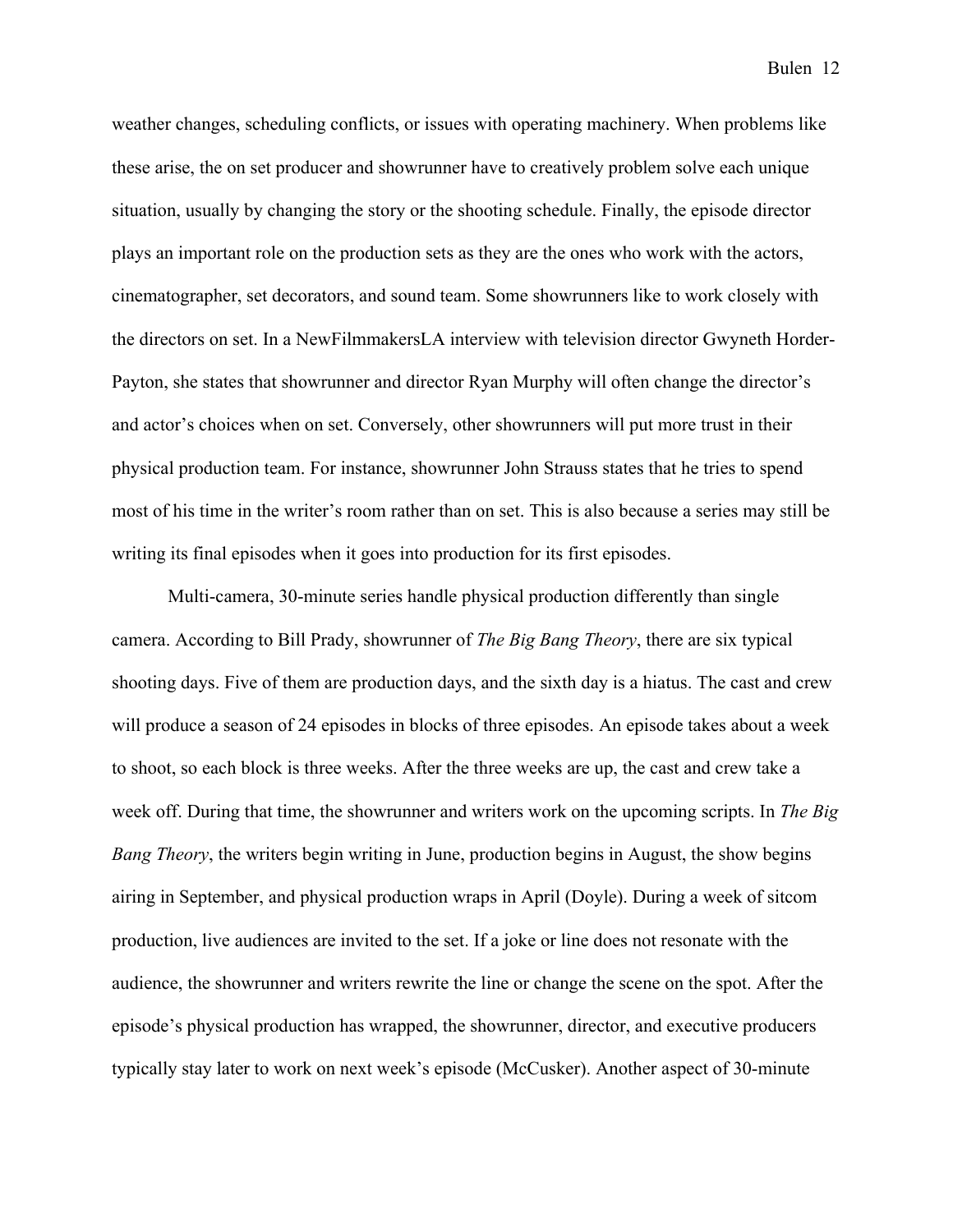situation comedies is many of them are shot in a studio or on a soundstage. One of the advantages of shooting on a stage is that it allows the showrunner more control over the lighting, sound, and editing. If it is a multi-camera comedy, the showrunner and director can watch the edits as they happen in realtime (Epic Studios).

On the other hand, most single-camera shows, whether they are 30-minute comedies or hour-long dramas, shoot on location. Shooting on location is less expensive and can add more variety to the look and feel of the show. To do this, showrunners and location managers decide together which location makes the most creative and financial sense. Both *Fleabag* and *Insecure* are examples of these shows. Specifically, *Fleabag* shot in 11 locations throughout London and its surrounding suburbs. According to cinematographer Tony Miller, each season took approximately seven weeks to shoot. As for *Insecure,* each episode shot 4-5 days on location and one day on a soundstage per week. Production took place at 26 different locations throughout South Los Angeles, where Issa Rae and Prentice Penny grew up. Their thorough knowledge of the area played a large role in choosing these locations, including Los Angeles hallmarks Randy's Donuts and The Forum (Chandler). In turn, this made heightened the show's authentic, West Coast feel.

Both showrunners did an excellent job running their respective productions. *Fleabag*  cinematographer Tony Miller says that Waller-Bridge was a collaborative, generous, and empathetic showrunner. She gave each creator as much time as possible to perform their role, even if she sacrificed her own takes. She would also "rewrite" her upcoming parts each night even while acting during the days. (Marchant). Similar to Waller-Bridge, Penny wanted to create a good set environment. This meant that the majority of the people behind the camera on *Insecure* were people of color. In addition, Penny directed 1-2 episodes per season, thus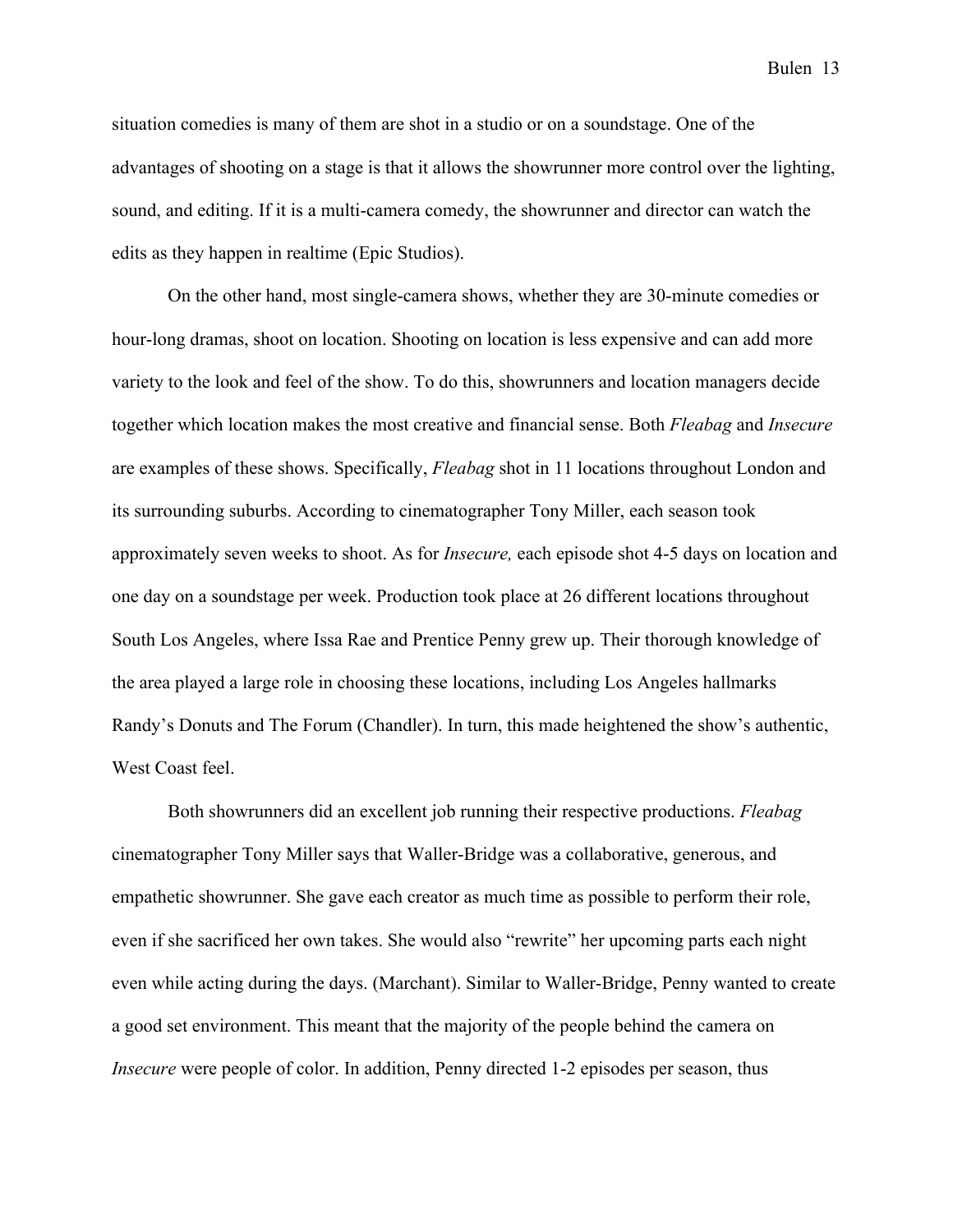contributing his visual direction to the series. In season four, he directed "Hella LA," which Vulture calls "the boldest" episode of the season, because Lawrence's one night stand is something that happened to his friend (Bastién). Unfortunately, this doubles the amount of work the showrunner has to complete. Penny had to generate shotlists, block scenes, and work with the actors and crew on set, all while performing his showrunner duties during and after physical production. However, Penny feels that it is important to contribute his directing style to the series in addition to hiring predominantly Black or underrepresented directors (Blackfilm).

When not directing, Penny oversaw the production and continued working alongside the studio executives and on set producers. In one instance in season two, he and Rae wanted to shoot at the Forum in Los Angeles. While at first HBO was hesitant, they eventually worked with Penny to make the shoot happen (The Gather Project). Moreover, Penny oversaw several large, high production value scenes in season four. For example, there was a block party episode that involved 500 extras and shooting in Inglewood for 10 days. It also involved food trucks, vendors, clothing stores, and live performers, including Vince Staples. In the next episode, Rae and her co-star Jay Ellis participated in an "art walk" in downtown Los Angeles. To lower the financial strain for these episodes and support local Black artists, Penny and production designer Kay Lee hired vendors that he and Rae grew up supporting. They also brought in over 30 different artists to bring in their work and pick it up the next day. Not only did Penny's role on and off of the set creatively navigate these production challenges, but they also added authentic nuance to the series that brought the show to life even further. Therefore, while the showrunner may balance other positions such as directing and acting, they play an important role during the physical production process.

## **IV. Post-Production**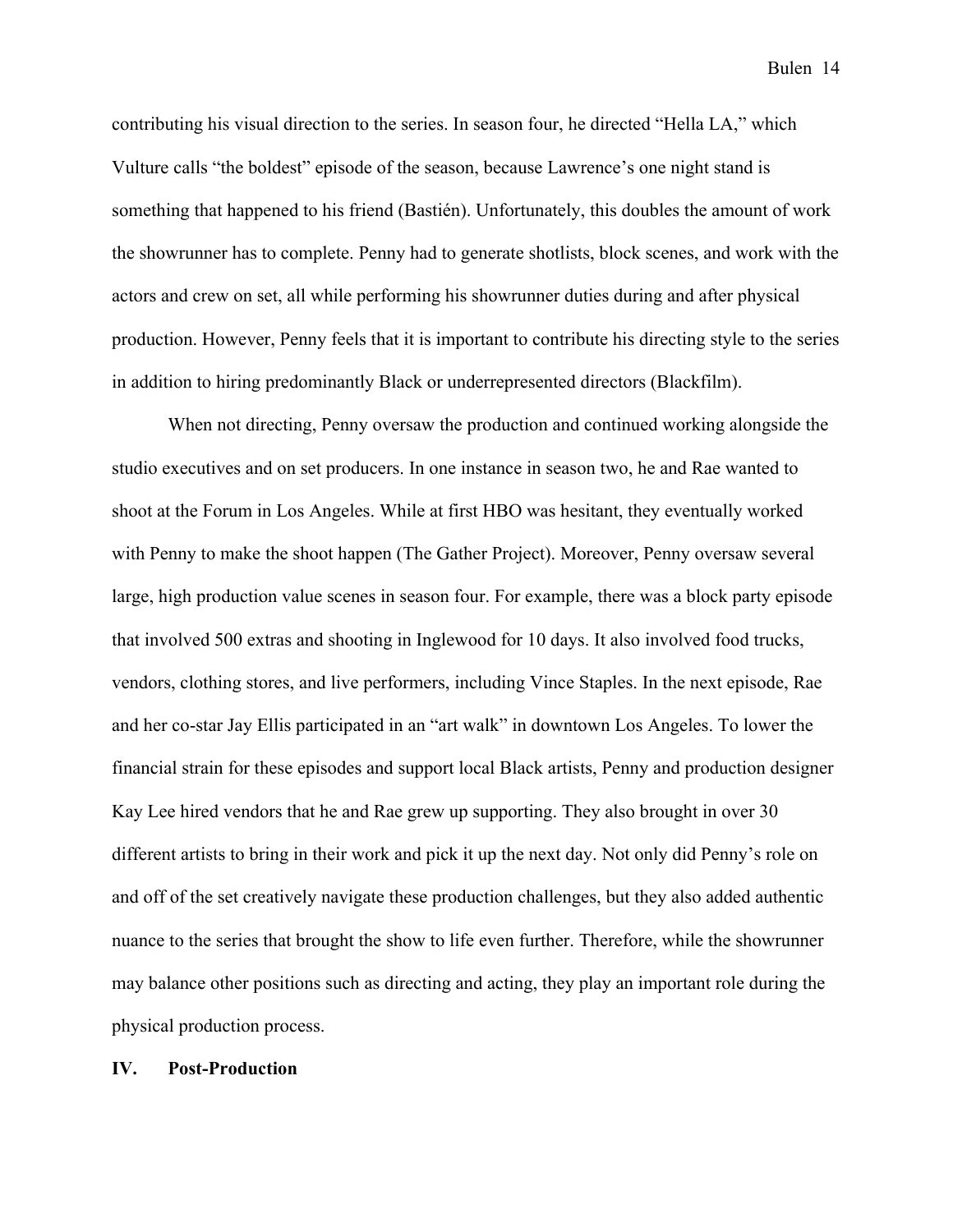Finally, the showrunner must oversee the post-production process, particularly picture editing, sound editing, and the music and composition. First, the showrunner will oversee the picture editing process. This usually begins while the showrunner is still in physical production, as editors begin picture editing as soon as they receive dailies. According to Nena Erb, Emmynominated editor of *Insecure*, the rough cut is due three days after she receives the final round of dailies. Then, editors will work with the director before clearing a cut with the showrunner. After the showrunner approves the cut, the studio provides notes and works with the showrunner, director, and editor on any final revisions. Erb says that the most important aspect of her role is to fulfill the showrunner's vision. In *Insecure's* case, this means giving the series a stylized, unconventional, and cinematic essence with a strong emphasis on music and establishing shots (Altman).

Emmy award-winning editor Gary Dollmer faced similar circumstances when editing Waller-Bridge's *Fleabag.* First, *Fleabag* had a smaller budget and strict time constraints. Whereas Dollmer had multiple weeks to work on each episode for *Veep*, each episode of Fleabag typically had a week to picture edit. The actors would also provide many strong yet different performances of the same line, which made it difficult to decide which take to use. To mitigate this challenge, Dollmer would play each cut for Waller-Bridge and Bradbeer in the editing assembly and make the editing decision alongside them (The Fleabag Situation). Moreover, postproduction in the United Kingdom follows a slightly different process than post-production in the United States. With television series in the U.S., the showrunner typically looks at the director's cut with fresh eyes. However, on *Fleabag*, Bradbeer and Waller-Bridge were in the editing room as soon as they were finished filming. Fortunately, Dollmer said that Waller-Bridge would give excellent notes. In one instance, she watched a cut and immediately knew something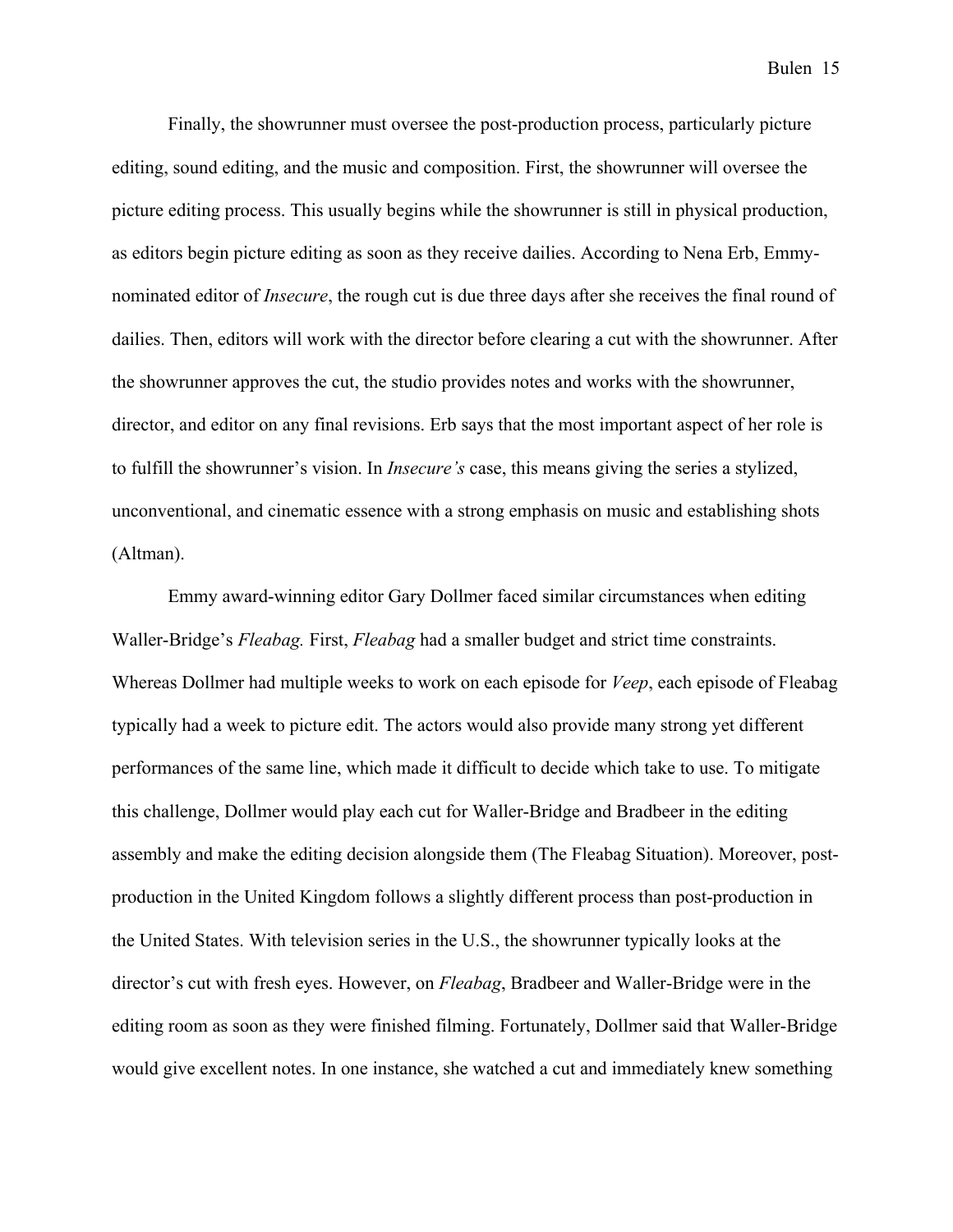was off. Dollmer then showed her his original cut of the performance, and they both knew that his original choice was the correct take for the series (Hullfish).

It is important to note that showrunners can spend too much time in the editing suites. In his essay, "The Eleven Laws of Showrunning," *Lost* showrunner Javier Grillo-Marxuach claims that many showrunners spend more time "looking" for their show in post-production rather than creating their series in the writer's room. In fact, many showrunners begin picking apart the editing in the first few minutes of the episode. In his process, he watches the rough cut of each episode as a whole, then gives the editor his overall notes. When the second cut comes through, Grillo-Marxuach has the episode writer watch the cut and see if it serves the story. When the writer feels that it does, then the showrunner should resume overseeing post-production. Thus, while picture editing plays a critical role in bringing the showrunner's vision to life, it is only one component of the showrunner's duties.

After an episode is picture locked, the cut goes to the sound, coloring, visual effects, and music composition team. According to Emmy-award winning sound designer Rachel Simmons (The Vampire Diaries, Houdini), an episode will first receive dialogue editing. In this process, the dialogue editors will cut out unpleasant lip smacks and make sure that the dialogue is audible. After dialogue editing, the cut will receive added sound design, which takes approximately 2-3 days to complete. Because most television series are on a time crunch, there are typically no additional "foley," or specialty sound effects that are recorded in postproduction. After that, the episode will go to a sound mix stage, where the sound mixer will have one day to combine all elements of the production sound, sound design, and music. The showrunner will then watch the fully mixed episode and determine if the sound serves the vision of the series. Many times, the showrunner will make choices that sound designers may not agree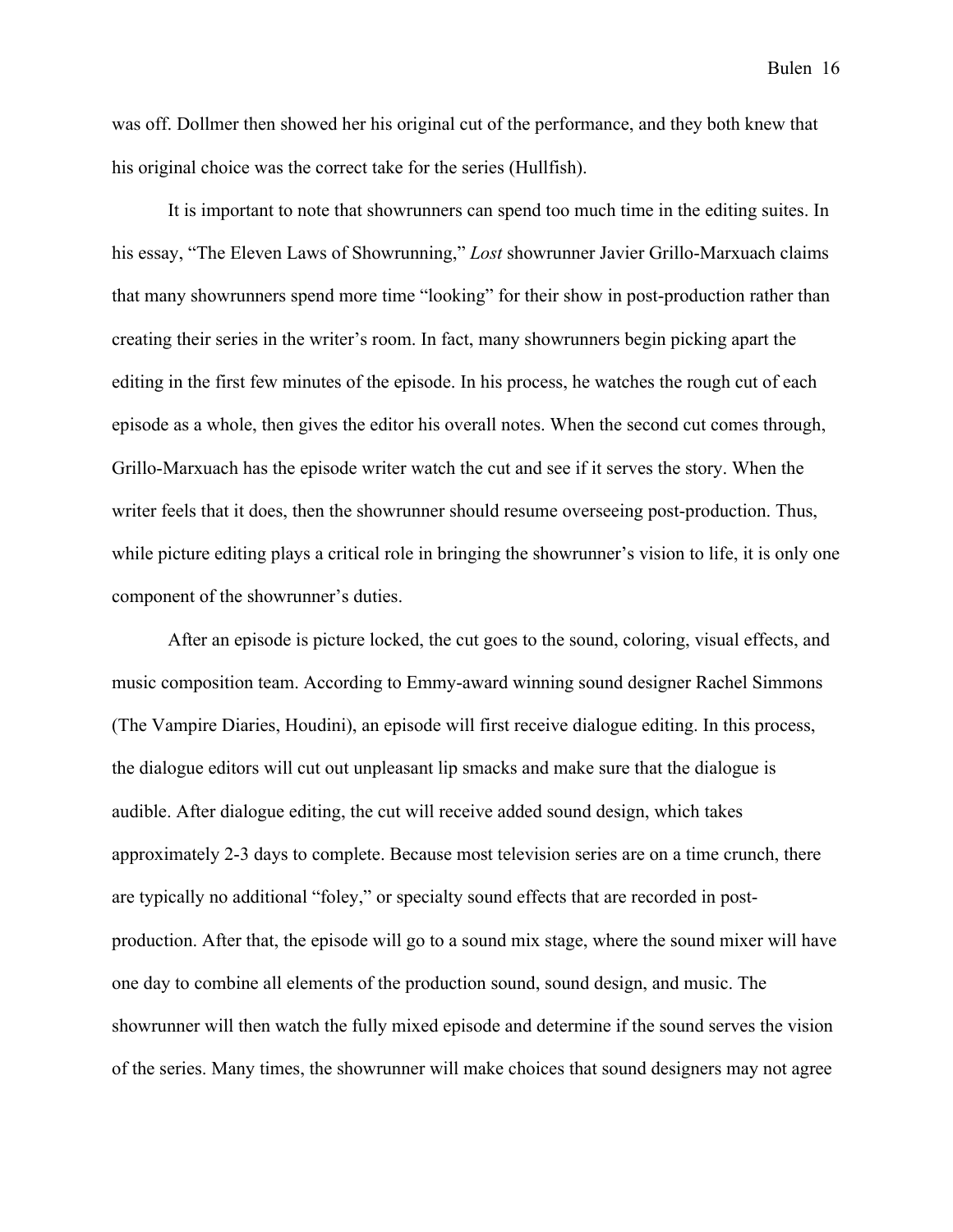with. For instance, when working on *The Chilling Adventures of* Sabrina, showrunner Roberto Aguirre-Sacasa told sound mixer Vicki Lemar to mix the cat meow levels at an abnormally high level. In cases like these, the showrunner's decision will override the sound team's original choice (Lambert).

In addition to the sound, the music plays a significant role in shaping the series. Showrunners will work directly with composers, who create original scores for film and television, and/or a music supervisor, who "selects and licenses" music for a show (Masterclass). They are typically hired during the pre-production stage, but the composer and/or music supervisor will not work directly with the showrunner until the first few episodes have rough cuts. From the rough cuts, the composer will draft several pieces of music to send to the executive producers and showrunner. If it is a music supervisor, this individual will send the showrunner music pieces they believe would be a good fit for the series. The showrunner will then decide what musical direction the composer and/or music supervisor should take based on what they sent. Composers will have 2-3 weeks to compose for the pilot episode, anywhere between 15 and 35 minutes of music for an hour-long drama. During this process, the showrunner will continuously give constructive feedback on the composer and/or music supervisor's work (Tongue).

In the case of *Fleabag*, the series composer was Phoebe Waller-Bridge's sister Isobel Waller-Bridge. For season one, the composer created a metallic, electric guitar-based theme song to sum up the unconventional, edgy comedy. However, for season two, the Waller-Bridge sisters used religious, choral style composition to mirror Fleabag's burgeoning relationship with the priest. In an interview with IndieWire, Isobel Waller-Bridge states that in the beginning of the series, she used a boy's choir to complement the series romantic beginnings. By the end of the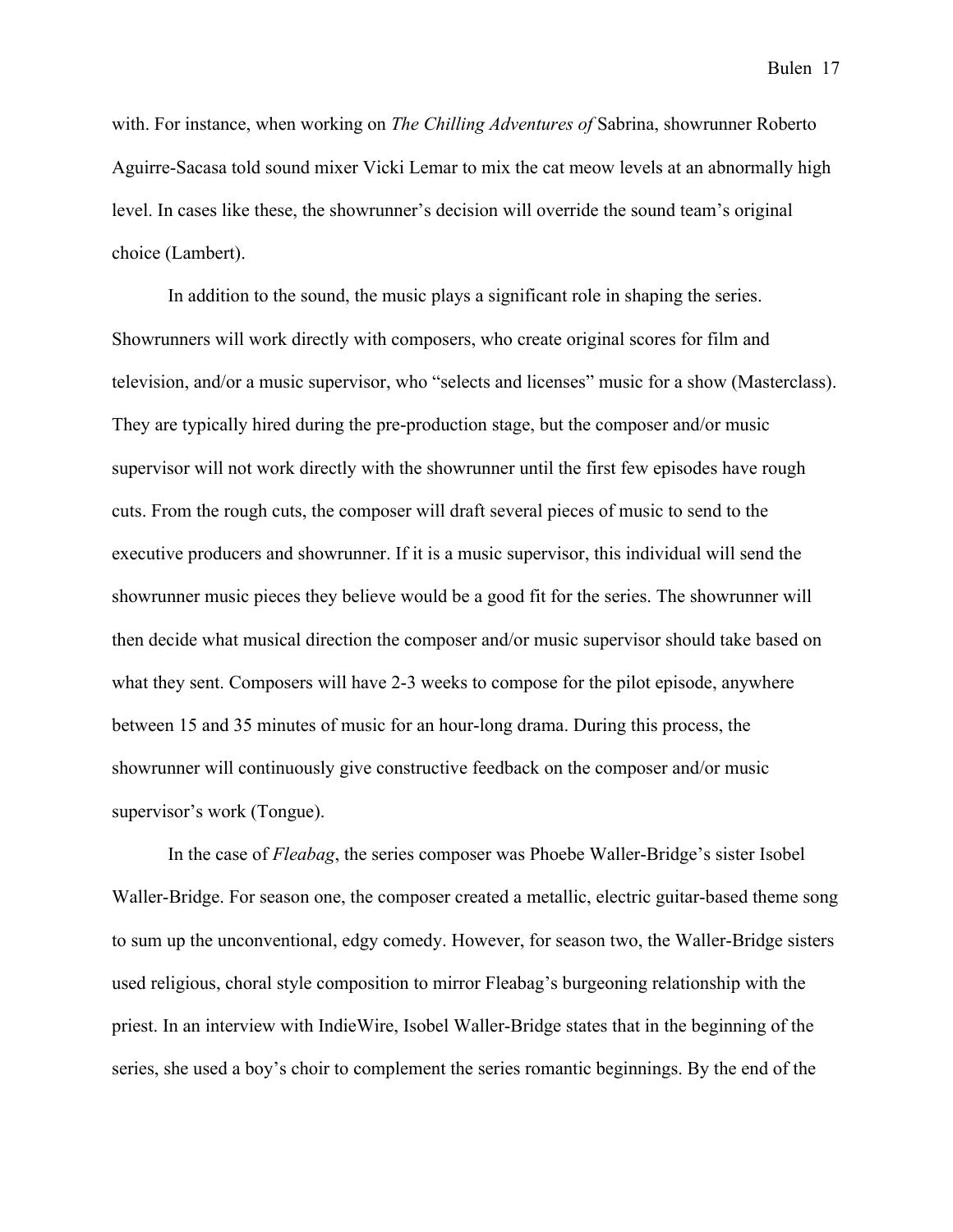show, she used an adult choir to draw attention to Fleabag's maturing relationship development. One of the most fascinating music choices the Waller-Bridge sisters decided on was scoring the scene where Fleabag and the priest kiss. In the song "Kyrie," which is based on an orthodox Christian hymnal, she snuck "words that could be interpreted as filthy words" in the piece. This creative, comedic choice from both Phoebe and Isobel adds a hilarious, dark nuance to *Fleabag* (Nepilova).

In the case of *Insecure*, Penny works with composer Raphael Saadiq and music supervisor Kier Lehman. In an interview with Vulture, Saadiq says that he, Penny, Rae, and Lehman met at least twice a week during the post-production process. In these meetings, they would discuss where to place the music in the picture locked cut. Saadiq would also score different pieces for each protagonist to match their personalities while still upholding a "West Coast" feel (Harris). Similarly, music supervisor Lehman worked with Rae and Penny to select the show's vibrant soundtrack. Lehman says that Rae was especially involved in the music selection process and would consistently bring him new music to consider. Penny, Lehman, and the creative team focused heavily on bringing in LA-based, up and coming artists that were women and people of color. Not only does this mirror Issa's experience as a Black woman navigating her late 20s and early 30s, but this choice also gives talented artists a platform. Lehman and Penny also wanted to blend Black and Latinx culture into the score. For instance, in season four, Lehman added in a Spanish "Mexican Thanksgiving song" in episode eight. Penny's strong relationship with RCA records also allows him and his team access to more renowned Black and Latinx musicians, such as SZA and Miguel. This cultural blend enriches the series' production value, bolsters character development, and highlights the broader, vibrant South Los Angeles communities.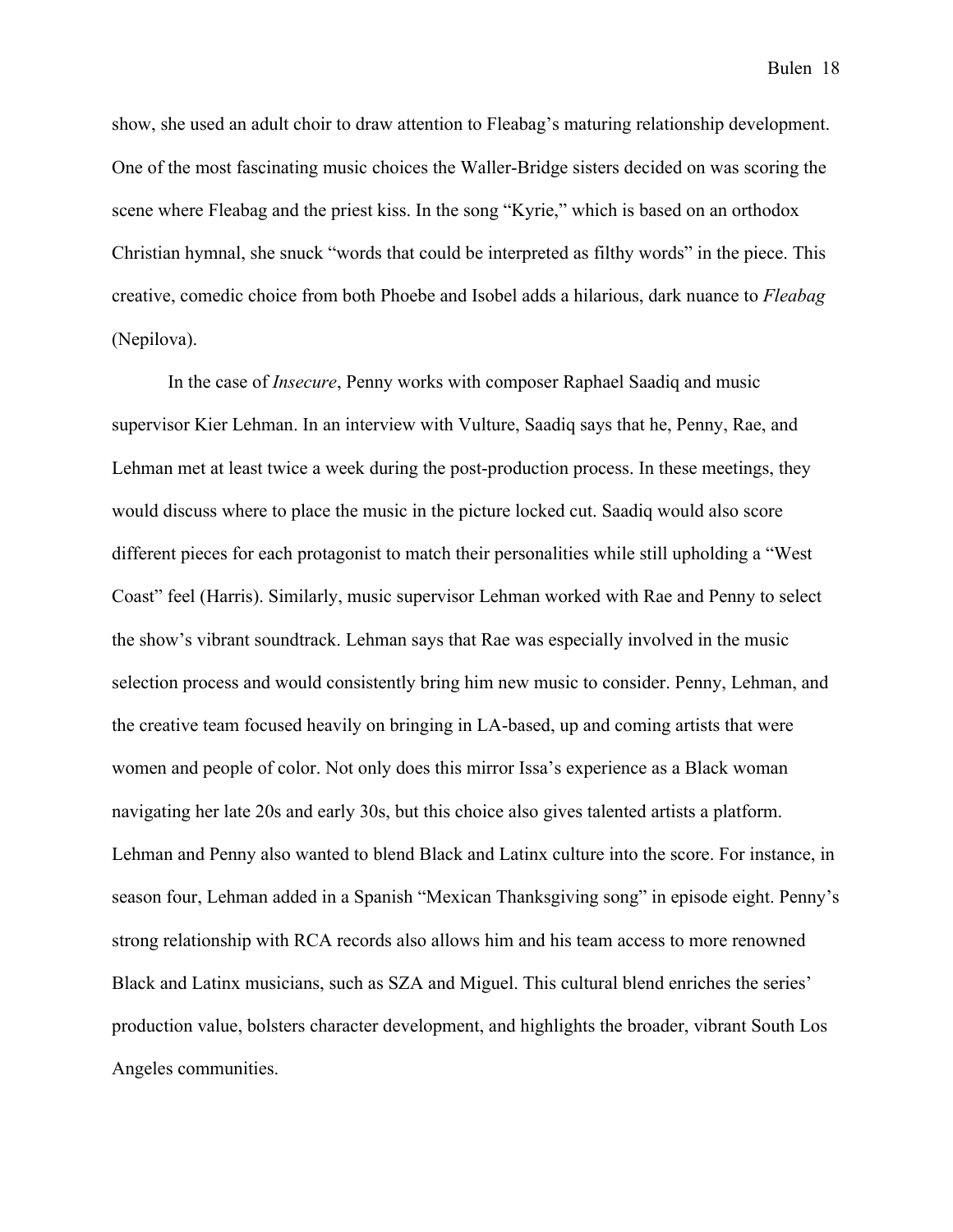After selecting the music, the showrunner and the music supervisor must obtain the rights from the artists and/or record labels. On *Insecure*, this was a more difficult process in season one because the series had not taken off yet. It is also difficult to receive clearances for R&B beat samples and songs from singer/songwriters that do not have representation. Therefore, Penny and Lehman often had to balance the creative component of choosing music for the series while managing the deadlines and paperwork (Herman). However, once the music, sound, and picture are set, the episode will be overviewed by the showrunner, executive producers, and studio/network once more. From there, the episode is finished. The showrunner will then continue overseeing the rest of physical production, post-production, and the writer's room until the set is wrapped and the show is ready to air.

Therefore, through the development, pre-production, production, and post-production processes, the showrunner shapes the creative vision for their respective television series while managing the behind-the-scenes financial and logistical choices. Due to the COVID-19 global pandemic, consolidation of streaming services, and cultural change in consumer tastes, the role of the showrunner remains uncertain. Julie Winograd, Manager of Production at Circle Television Studios, says that there may be a shift towards hybrid and in-person Zoom meetings in the development and pre-production stages. She also says that there may be a better work-life balance for showrunners and television executives due to the COVID-19 pandemic, as many individuals will be able to perform tasks at home. As for the future of what types of shows will air, many experts say that the pandemic has hastened the end of broadcast cable shows. This is because many audiences no longer have steady work-life schedules that incorporate their weekly broadcast viewing (Berman). This lack of schedule has also led to an increase in streaming service subscribers. For this reason, several experts predict that television will see a rise in high-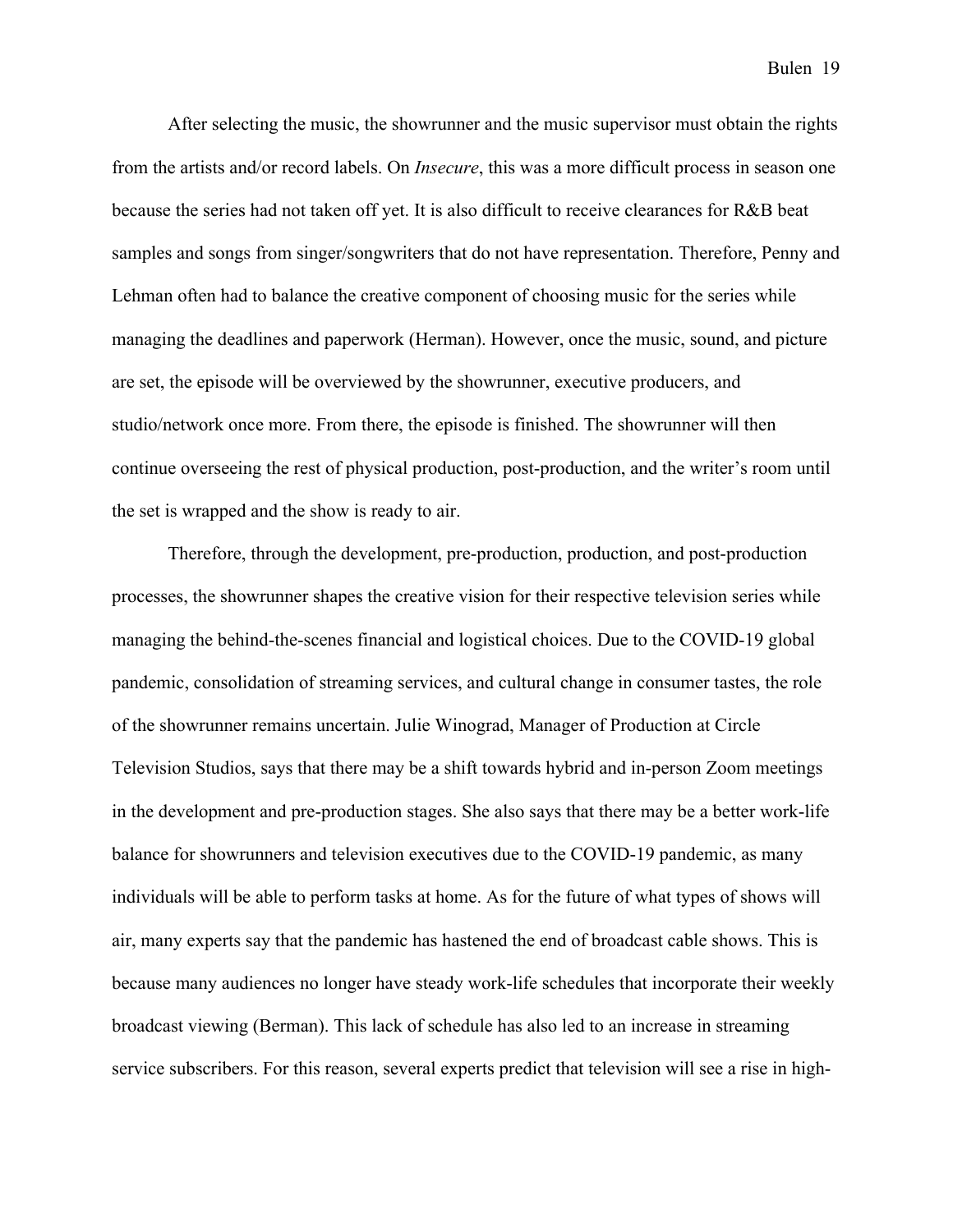budget, limited series from studios such as Disney+, Netflix, Hulu, Peacock, and HBO MAX (Katz). Therefore, showrunners may find themselves working for video-on-demand companies and creating high-concept, high production value shows, especially as the COVID-19 vaccine is distributed across the world and productions resume. While future showrunners may face different challenges in overseeing television projects, their position will still have an enormous impact on shaping both television series and the broader sociocultural landscape. As people such as Prentice Penny and Phoebe Waller-Bridge continue to make groundbreaking, provocative series that defy cultural norms, showrunners can use their power to bring awareness to various social justice issues, generate empathy between audiences from different backgrounds, and use humor to make the world a more just, equitable place.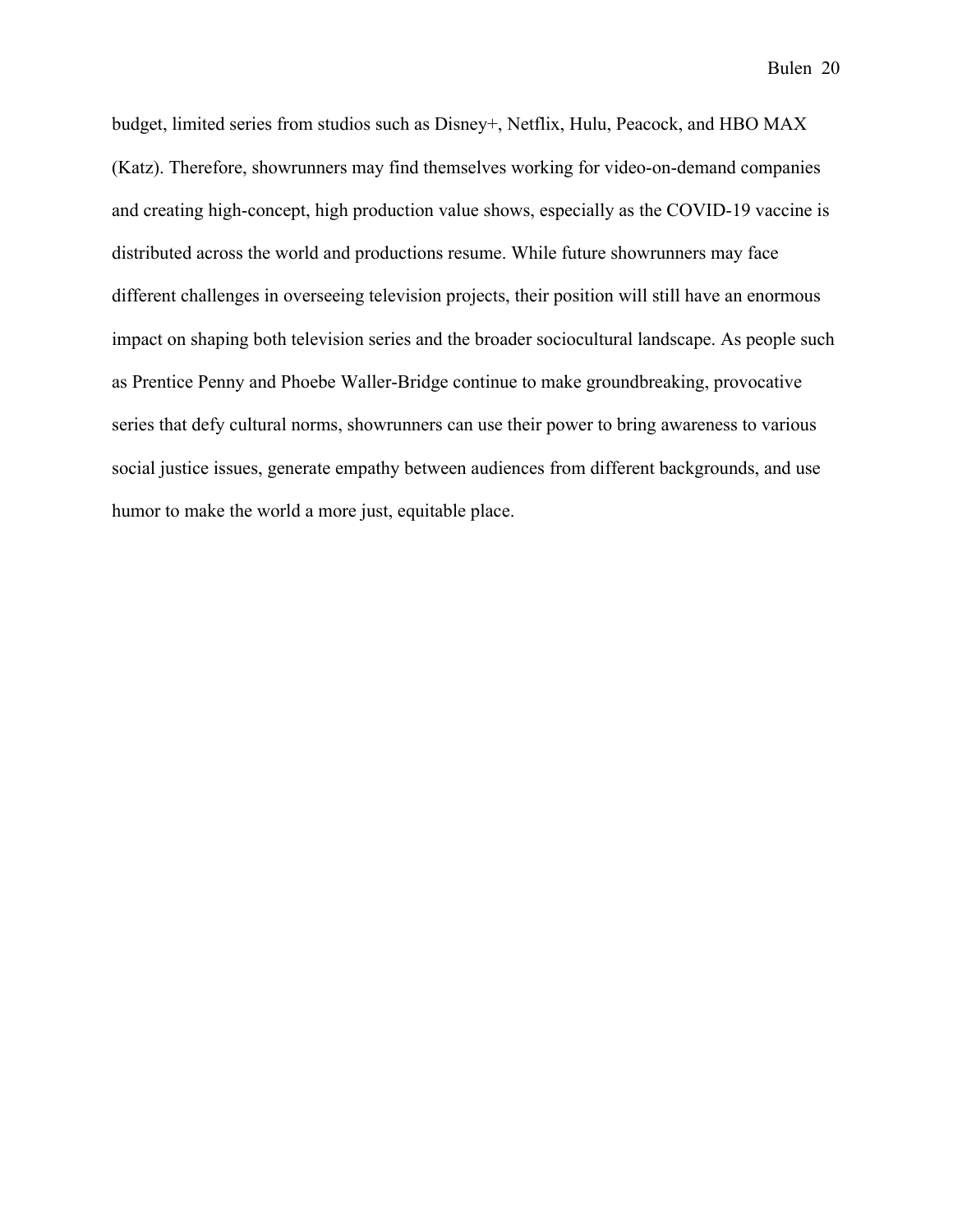#### Works Cited

- Addelman, Rebecca. "Interview with Rebecca Addelman: Showrunner of 'Guilty Party.'" 18 Nov. 2020.
- Altman, Randi. "Emmy-Nominated Insecure Editor Nena Erb, ACE." *PostPerspective*, 24 Aug. 2020, postperspective.com/emmy-nominated-insecure-editor-nena-erb-ace/.
- Anderson, Trevell. "This Queer Cinematographer Is Why 'Insecure' Looks So Good." *Out*, 18 Mar. 2019.
- Andreeva, Nellie. "'Fleabag's Phoebe Waller-Bridge Inks Big Overall Deal With Amazon Studios." *Deadline*, Deadline, 24 Sept. 2019, deadline.com/2019/09/phoebe-wallerbridge-big-overall-deal-amazon-studios-1202742657/.
- Bastién, Angelica J. "'Hella LA' Is Insecure's Boldest Episode Yet." *Vulture*, 14 Aug. 2017.
- Berman, Judy. "What Will TV Look Like After the Pandemic?" *Time*, 21 May 2020.
- *Best Practices for Zoom Writers' Rooms*, Writers Guild of America West, 2020, www.wga.org/members/employment-resources/covid-19-resources/best-practices-forzoom-writers-rooms.
- Bryant, Taylor. "Inside 'Insecure': How the Show Created the 'Realness' of Season 4." *Los Angeles Times*, 12 June 2020.
- Burg, Karen. "Set Decorators Society of America." *SDSA Set Decorators*, 2020, www.setdecorators.org/?name=INSECURE.
- Chandler, Jenna. "The 'Insecure' Filming Locations Map." *Curbed LA*, 9 Aug. 2018, la.curbed.com/maps/insecure-hbo-show-filming-locations.
- Chinoy, Kevin, et al. "Hey Prentice, What's Your Story?" *The Gather Project*, 2020.

Doyle, Des, director. *Showrunners: The Art of Running a TV Show*. PBS, 2014.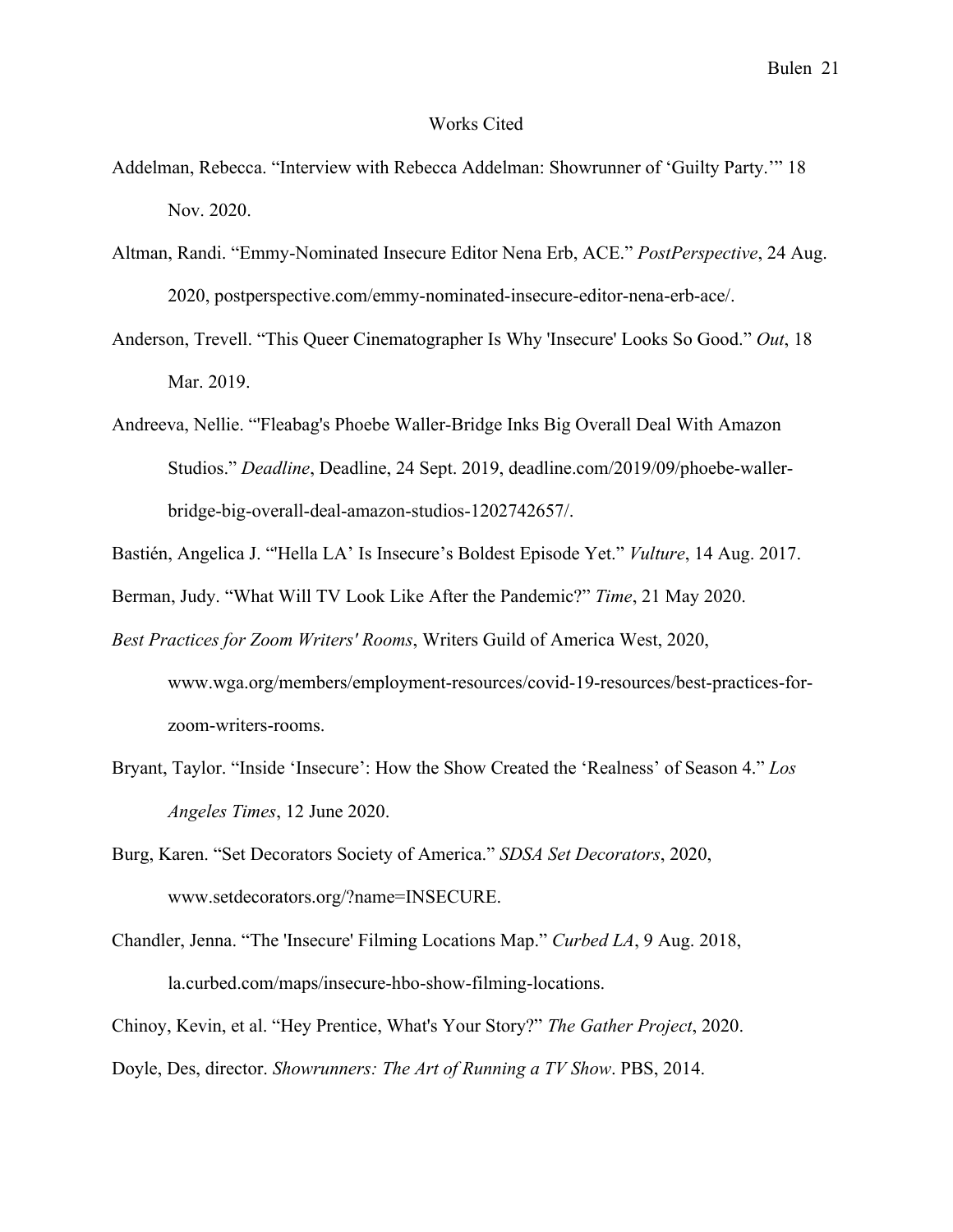- "Exclusive: Insecure Showrunner Prentice Penny On Directing His First Feature 'Uncorked'." *Blackfilm.com - Black Movies, Television, and Theatre News*, 10 Apr. 2020, www.blackfilm.com/read/2020/03/exclusive-insecure-showrunner-prentice-penny-ondirecting-his-first-feature-uncorked/.
- Fitzgerald, Toni. "For The First Time In Almost 10 Years, Time Watching TV Is Up." *Forbes*, 28 Apr. 2020.

Grillo-Marxuach, Javier. "The Eleven Laws of Showrunning." 20 Jan. 2016.

- Harris, Hunter. "Raphael Saadiq on Insecure, Solange, and His New Album." *Vulture*, 14 Sept. 2017.
- Harrison, Ellie. "The Real Reason Olivia Colman Was Cast as an Evil Godmother in Fleabag." *RadioTimes*, 25 Oct. 2017.

Heim-Jinivisian, Madison. "Breakdown of Industry Casting Services." 5 Nov. 2020.

- Hellerman, Jason. "Everything You Need to Know About Being a Showrunner." *No Film School*, 24 Oct. 2019, nofilmschool.com/showrunner-job-and-responsibilities.
- Herman, James P. "Inside the Soundtrack to 'Insecure' With Music Supervisor Kier Lehman." *Variety*, 15 June 2020.
- Holloway, Daniel. "'American Gods' Showrunners Bryan Fuller, Michael Green Exit (EXCLUSIVE)." *VAriety*, 29 Nov. 2017.
- Horder-Payton, Gwyneth. "NFMLA Interview Series: Gwyneth Horder-Payton on Television Directing." *NewFilmmakers Los Angeles*, 2 Apr. 2020.
- Hullfish, Steve. "ART OF THE CUT with Gary Dollner, ACE, Editor of 'Fleabag' and 'Killing Eve' by Steve Hullfish." *ProVideo Coalition*, 19 May 2020,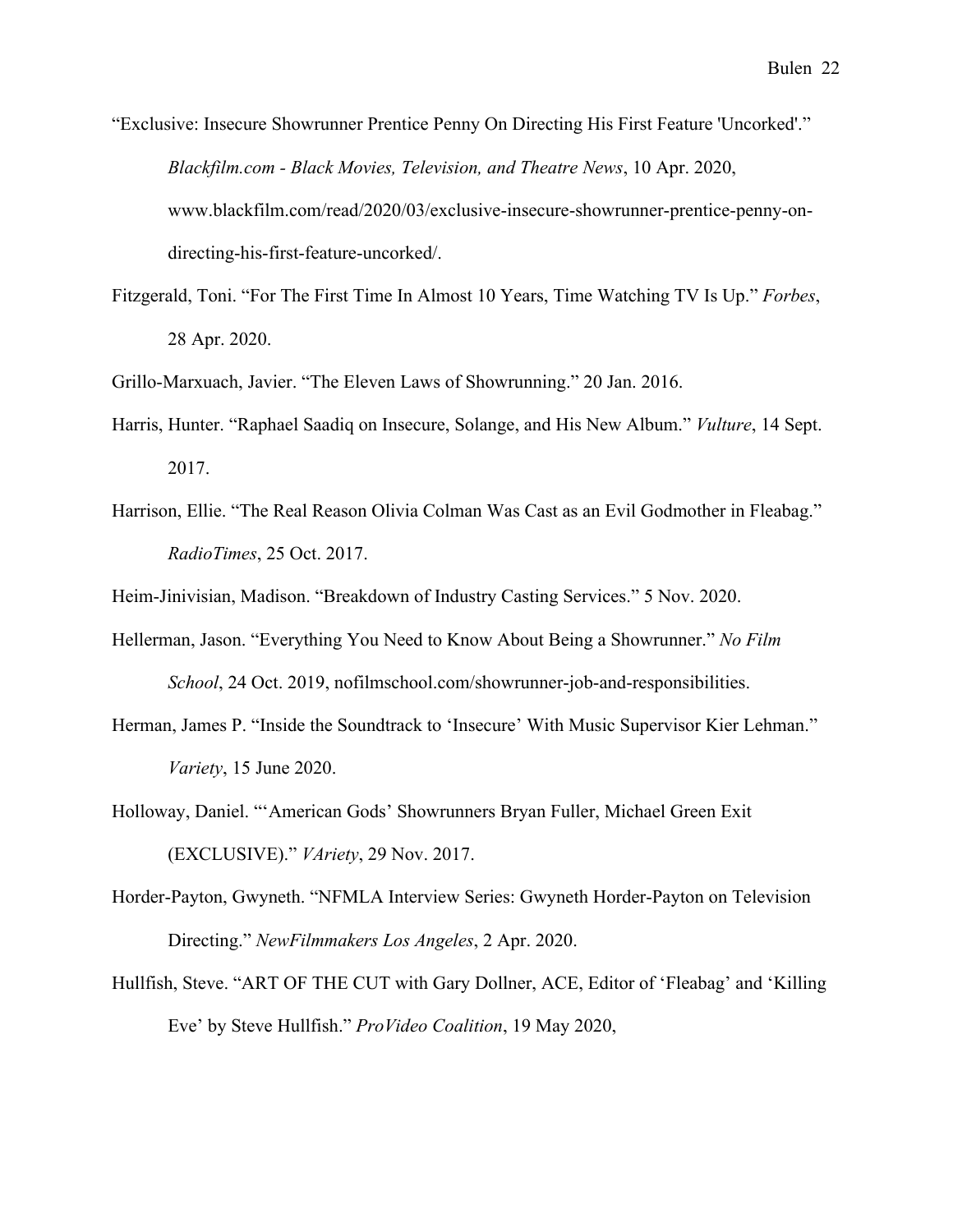www.provideocoalition.com/art-of-the-cut-with-gary-dollner-ace-editor-of-fleabag-andkilling-eve/.

- John, Strauss. "How Do You Sell a TV Series; How Does a Showrunner Run the Show?" *Meet Your Professors*, season 1, episode 1, Loyola Marymount University School of Film and Television, 6 June 2020.
- Katz, Brandon. "Expect to See a Lot More Big-Budget Miniseries in the Future." *Observer*, Observer, 11 Nov. 2020.
- Kennington Groff, Esq. "Difference Between an Overall Deal & a First Look." *The Law Office of Kennington Groff*, 5 June 2018, www.kenningtongroff.com/post/difference-betweenan-overall-deal-a-first-look.
- Knell, Tyler. "Interview with Tyler Knell: Vice President of Development at Circle of Confusion Television Studios." 2020.
- Lambert, Mel. "Witch Doctors 'Sabrina's' Sound Crew Casts Its Spell." *CineMontage*, 26 Mar. 2019, cinemontage.org/witch-doctors-sabrinas-sound-crew-casts-its-spell/.
- Marchant, Beth. "Emmy-Nominated Cinematographer Tony Miller, BSC, on Fleabag." *Studio Daily*, Studio Daily, 20 Aug. 2019, www.studiodaily.com/2019/08/emmy-nominatedcinematographer-tony-miller-bsc-fleabag/.
- MasterClass. "What Is a Music Supervisor? Understanding the Role and Responsibilities of a Hollywood Music Supervisor - 2020." *MasterClass*, 8 Nov. 2020, www.masterclass.com/articles/what-is-a-music-supervisor.
- Masters, Kim. "Prentice Penny on 'Insecure': The Business." *KCRW*, 7 Aug. 2020, www.kcrw.com/culture/shows/the-business/prentice-penny-insecure.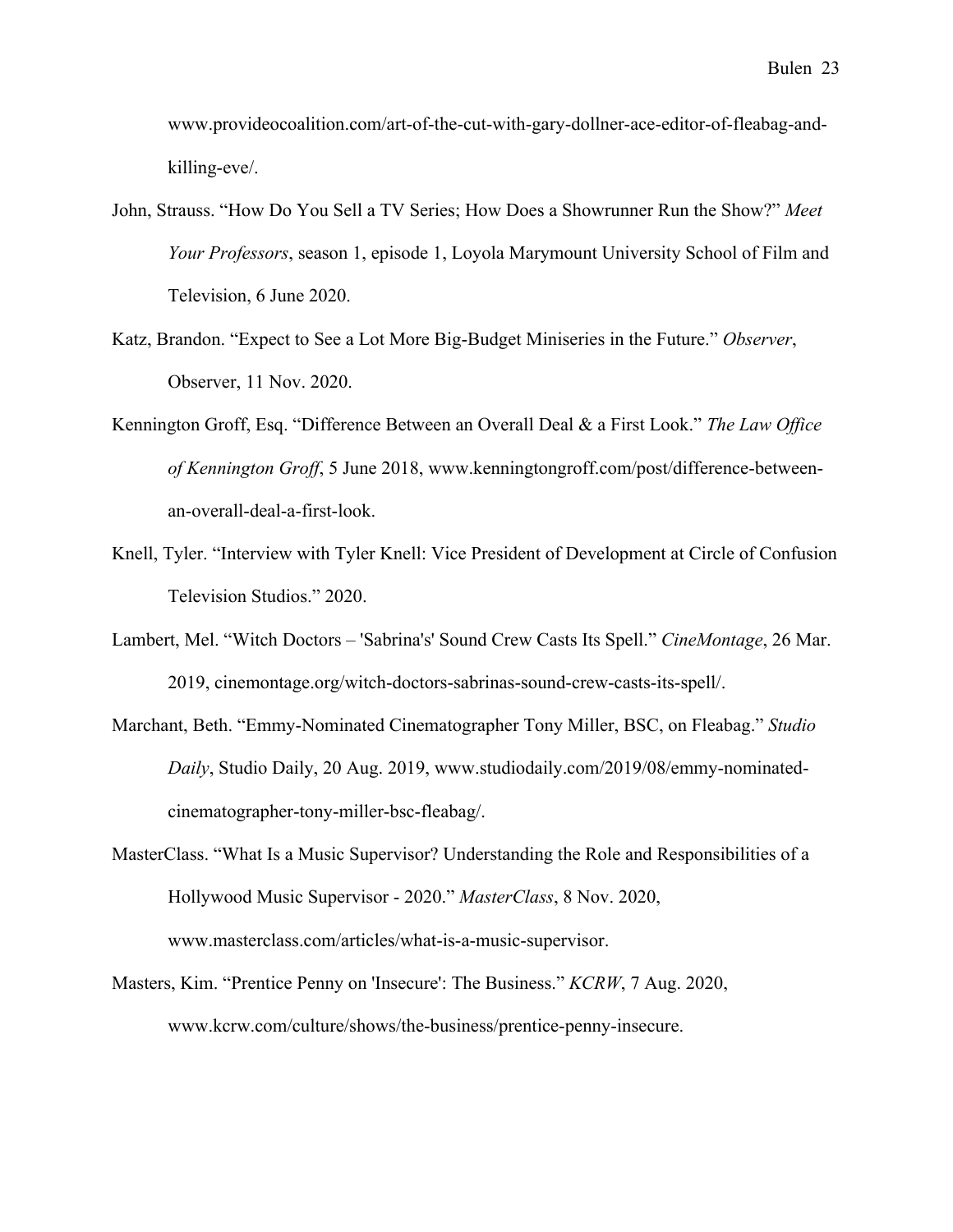- Mattoo, Priyanka. "What 4 Showrunners Look for When Staffing a Writers Room." *Vulture*, 7 May 2019.
- Mink, Casey. "How Phoebe Waller-Bridge's Sister Helped 'Fleabag' Find Its Voice." *Backstage*, 28 Feb. 2019.
- Mink, Casey. "'Insecure' Showrunner Prentice Penny on How Acting Is Like Tailoring a Suit." *Backstage*, 25 July 2017.
- Moore, Chrissie, and Allie Lemco Toren. "Jonathan Paul Green (Production Designer) Interview." Season 1, episode 9, 3 Oct. 2019.
- Murphy, Margaret. "Pitching the Television Series." Producing Master Class. Producing Master Class, 13 Oct. 2020, Los Angeles, Loyola Marymount University.
- Nepilova, Hannah. "Isobel Waller-Bridge on Fame, Phoebe and Going from Fleabag to Austen." *Financial Times*, 15 Nov. 2019.
- Nguyen, Hanh. "'Fleabag' Season 2 May Not Have Happened If Andrew Scott Turned Down the Priest Role." *IndieWire*, 25 May 2019.
- Renfro, Kim. "'Insecure' Showrunner Prentice Penny on Why Diverse Writers' Rooms Are Key and What to Expect in Season 2." *Insider*, 2017, www.insider.com/insecure-prenticepenny-showrunner-podcast-2017-5.
- Rhimes, Shonda. "Showrunning." *MasterClass*, 13 Nov. 2020, www.masterclass.com/classes/shonda-rhimes-teaches-writing-fortelevision/chapters/showrunning.
- Roth, Elyse. "'Fleabag' Breakout Sian Clifford Reveals Why She Almost Didn't Get Cast." *Backstage*, 2019.